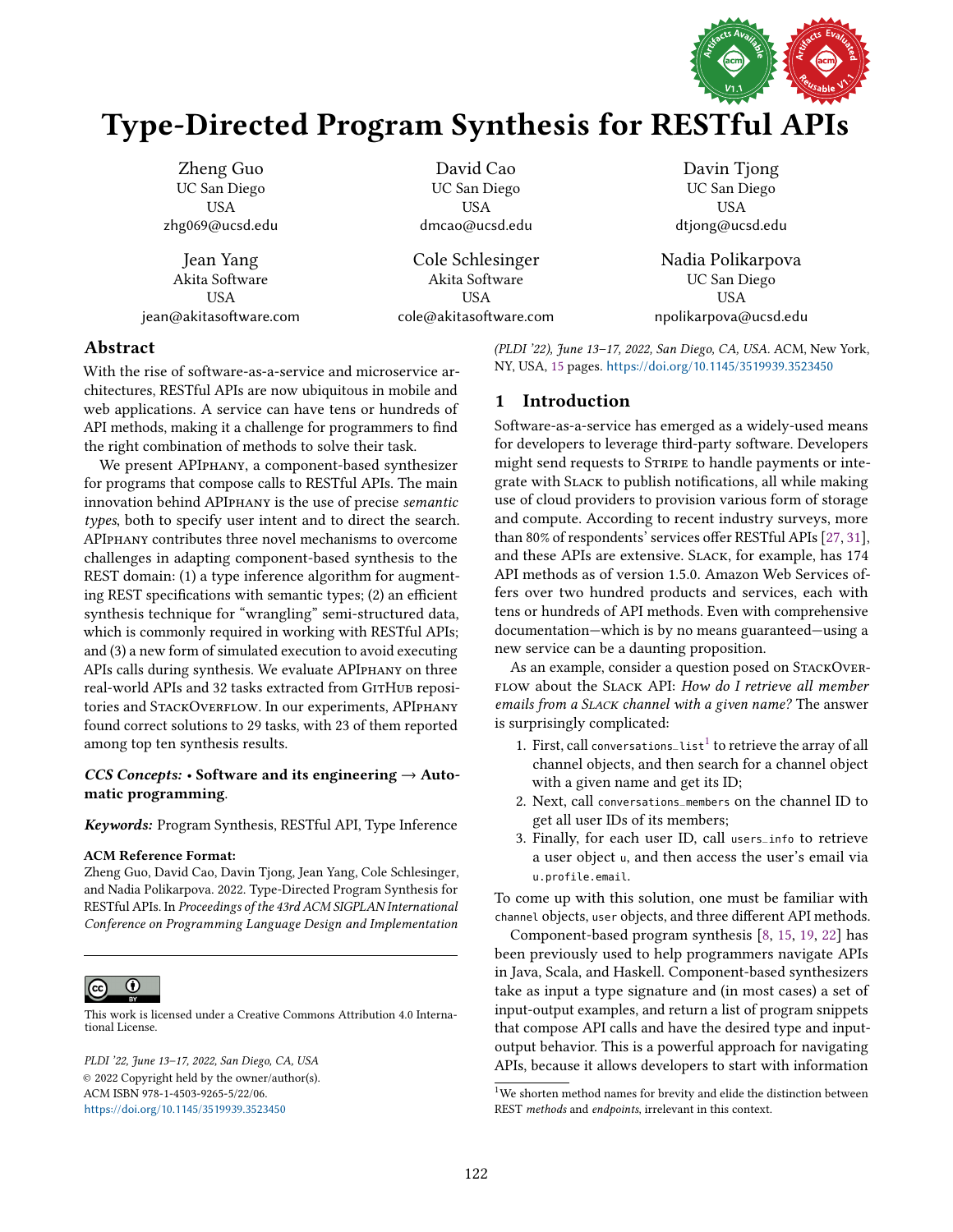<span id="page-1-0"></span>

Figure 1. Overview of APIPHANY

easily at hand—the types of inputs they have and the outputs they desire-and requires no knowledge of which API methods to apply.

Challenges. Unfortunately, there are three significant challenges in applying component-based synthesis to RESTful APIs. First, component-based synthesis relies on types both for expressing user intent and for efficient search, but types in REST APIs are quite shallow. For example, in the SLACK API specification, both channel names and emails have type String, so our example, which transforms a channel name into an array of emails, would have a very imprecise type signature String  $\rightarrow$  [String].

Second, RESTful APIs commonly transmit semi-structured data, i.e. arrays of objects, which may themselves contain nested objects and arrays. As a result, using an API is often not as simple as sequencing together a handful of method calls; instead, the calls must be interleaved with "data wranglingž operations such as projections, maps, and filters. These data wrangling operations are challenging for componentbased synthesis: they are extremely generic, and hence significantly expand the search space.

Finally, to compensate for the inherent ambiguity of types, component-based synthesis typically relies on executing candidate program snippets and matching them against userprovided input-output examples. In a software-as-a-service environment, this is a complete non-starter: not only is the user generally unaware of the internal state of the service and hence unable to provide accurate examples, but executing API calls during synthesis can also be prohibitively expensive due to rate limits imposed by the services and, even more importantly, can have unrecoverable side effects, such as deleting accounts or publishing messages.

APIphany: synthesis with semantic types. Our core insight is that type-based specifications are actually a good fit for REST APIs, as long as the types are more fine-grained. In our example, if the Slack API had dedicated types for

Channel.name and Profile.email, the programmer could specify their intent as the type Channel.name  $\rightarrow$  [Profile.email]. Although this specification is still somewhat ambiguous, intuitively it has enough information to narrow down the synthesis results to a manageable number such that the programmer can manually inspect the remaining solutions. We refer to such fine-grained types as semantic types.

In this paper, we present APIphany, a component-based synthesizer for REST APIs guided by semantic types. [Fig. 1](#page-1-0) shows a high-level overview of our approach, which is structured into two phases: (1) the analysis phase infers semantic type annotations for a given API; (2) the synthesis phase uses these type annotations to perform component-based synthesis. For the Slack API, APIphany is able to infer, for example, that the method conversations\_members has the semantic type Channel.id  $\rightarrow$  [User.id]. At synthesis time, given the type  $query$  Channel.name  $\rightarrow$  [Profile.email], APIPHANY returns a ranked list of programs of this type, where the desired solution (shown in [Fig. 2\)](#page-2-0) appears among the top ten. APIphany's output is expressed in a compact DSL inspired by Haskell's monadic do-notation and Scala's for-comprehensions, which, however, can be easily translated into the user's language of choice for communicating with the API.

Contributions. We present the design, implementation, and evaluation of APIphany, including:

- 1. Type mining [\(Sec. 4\)](#page-5-0), a technique that infers semantic types from a set of witnesses (observed invocations of API methods). Witnesses can be generated in a sandbox or by tapping live production traffic; in either case, they are collected ahead of time, once per API, which avoids inducing side effects during synthesis.
- 2. Efficient synthesis of wrangling operations for semistructured data via *array-oblivious search* [\(Sec. 5\)](#page-6-0), which omits challenging array operations during search, and recovers them later via type-directed lifting.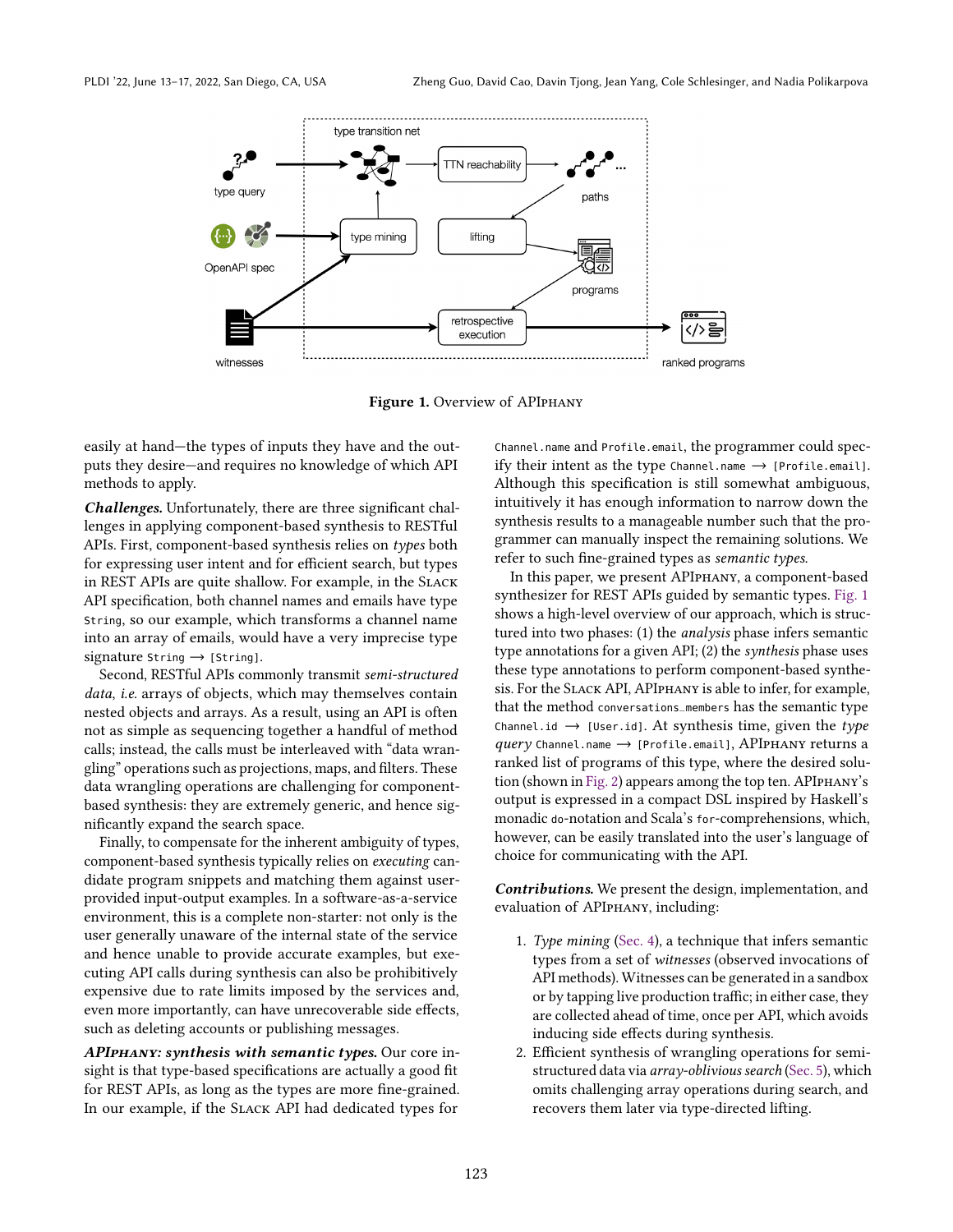Type-Directed Program Synthesis for RESTful APIs PLDI '22, June 13-17, 2022, San Diego, CA, USA

```
1 \channel_name \rightarrow {
2 \quad c \leftarrow conversations_list()
3 if c.name = channel_name
4 uid ← conversations_members(channel=c.id)
5 let u = users_info(user=uid)
     6 return u.profile.email
7 }
```
Figure 2. Solution for retrieving all member emails from a Slack channel in APIphany DSL.

3. Ranking synthesis results with the help of retrospective execution [\(Sec. 6\)](#page-8-0), a type of simulated execution using previously collected witnesses. Retrospective execution helps APIphany weed out uninteresting programs (e.g. programs that always return an empty array), reducing the number of synthesis results the user has to inspect to find their expected solution.

We evaluate APIphany on three real-world APIs, and 32 tasks extracted from GITHUB repositories and STACKOVER-FLOW [\(Sec. 7\)](#page-9-0). Our evaluation shows that APIPHANY can find solutions to the majority of tasks (29/32) within 150 seconds. Moreover, semantic types are crucial to its effectiveness: without type mining, APIphany can only solve four tasks. Finally, ranking significantly improves the quality of reported solutions, increasing the number of correct solutions appearing in top ten results from 12/29 to 23/29.

# <span id="page-2-3"></span>2 APIphany by Example

In this section we use the task of retrieving all member emails in a Slack channel as a running example to illustrate the APIphany workflow depicted in [Fig. 1.](#page-1-0)

## 2.1 API Analysis by Example

API analysis is performed once per API. It takes as input a spec in the popular OpenAPI format $^2$  $^2$  and a set of witnesses (successful API method calls); it produces a spec annotated with semantic types. OpenAPI specs are publicly available for most popular APIs. $3$  Witnesses can be generated in a number of ways, for example, by running an integration test suite in a sandbox or by passively listening to production API traffic. We envision witness collection and API analysis being performed by the API maintainer (or another interested party), not by regular users of the APIphany synthesizer.

**OpenAPI specs.** [Fig. 3](#page-3-0) shows a fragment of the OpenAPI spec provided by Slack. An OpenAPI spec consists of object definitions and method definitions. We show definitions of three objects, user, profile and channel, and two methods, users\_info and conversations\_list, relevant to our example. As you can see, the spec does provide precise type information for some of the locations: for example, the response of users\_info clearly has type User (it is annotated with a reference to the corresponding object definition). The bulk of the locations, however, such as the field user.id or the parameter of users\_info, are simply annotated with String, which is not very helpful for the purposes of type-directed synthesis. Our goal is to replace these String annotations with more fine-grained types.

Mining types from witnesses. To this end, we build upon an algorithm first proposed in [\[1\]](#page-13-2) that infers types by mining them from execution traces, based on the insight that equal values observed at different locations likely have the same  $t$ *vpe*. More specifically, our type mining algorithm starts by ascribing a unique semantic type to each String location and then merges locations that share a value anywhere in the witness set. As an illustration, consider [Fig. 4,](#page-3-1) which lists two witnesses for the API methods from our running example. In this witness set we observe the same value "UJ5RHEG4S" in three locations: (1) the parameter of users\_info, (2) the id field of a User object (we know from the spec that users\_info returns a User), and (3) the creator field of a Channel object (we know from the spec that conversations\_list returns an array of Channels). Hence we merge all three locations into the same semantic type. For presentation purposes, we assign the name User.id to this type, which is derived from location (2) above. The choice of name is not important, however: the user is free to refer to this semantic type via any of its representative locations; for example, Channel.creator also denotes the same type.

## 2.2 Program Synthesis by Example

The program synthesis phase of APIphany is meant to be used by regular programmers, any time they need help accomplishing a task with one of the supported APIs. The programmer queries APIphany with a type signature built from semantic types. Although the UI for constructing queries is beyond the scope of this paper, we envision the programmer browsing object definitions and selecting relevant fields as semantic types. For our running example, the programmer knows that they need to go from a channel name to an array of user emails; they might first look through the channel object definition and find the name field; they might then search globally for a field called email and find it inside the profile object; hence they settle on the type query Channel.name  $\rightarrow$  [Profile.email].

The program synthesis phase itself comprises two steps, beginning with a program search step to generate a list of candidate programs with a given type, followed by a ranking step to identify promising candidates (described in [Sec. 2.3\)](#page-3-2).

Challenge: components meet control flow. Given the type query Channel.name → [Profile.email], how would APIPHANY go about enumerating all programs of this type? This task

<span id="page-2-2"></span><span id="page-2-1"></span> $^{2}$ <https://swagger.io/>. APIphany supports both OpenAPI v2 and v3. <sup>3</sup>Slack OpenAPI spec is available at: [https://raw.githubusercontent.com/sl](https://raw.githubusercontent.com/slackapi/slack-api-specs/master/web-api/slack_web_openapi_v2.json) [ackapi/slack-api-specs/master/web-api/slack\\_web\\_openapi\\_v2.json](https://raw.githubusercontent.com/slackapi/slack-api-specs/master/web-api/slack_web_openapi_v2.json)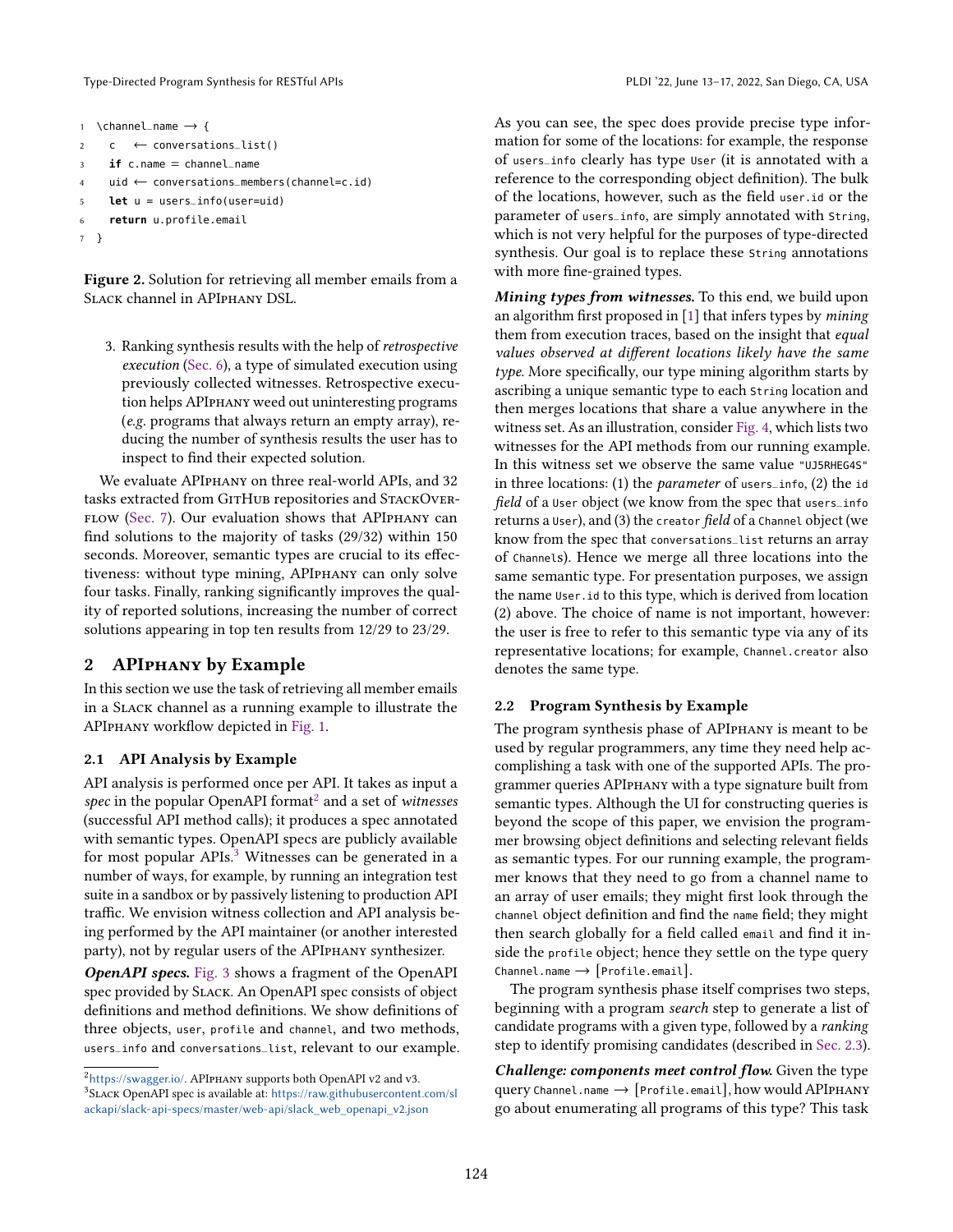```
["users info":
                                                                                                               f"parameter": [
{"user": {"type": "object",
                                                                                                                  {'"in": "query", "name": "user", "type": "string"}],
           "properties": {"id": {"type": "string"},
                                                                                                                 "responses": {"200": {"schema": {"properties":
                           "name": {"type": "string"},
                                                                                                                     {\text{\{\n    "user":\n    {}} \quad {\text{\n    "sref{\n    "#/definitions/user"\n    }}}}}"profile":{"$ref": "#/definitions/profile"}}},
                                                                                                               H"profile": {"type": "object",
                                                                                                               "conversations_list":
              "properties": {"display_name": {"type": "string"},
                                                                                                               {\lq}"parameter": [],
                               'email": {"type": "string"}}},
                                                                                                                 "responses": {"200": {"schema": {"properties":
 "channel": {"type": "object",
                                                                                                                   {"channels";
              "properties": {"creator": {"type": "string"},
                                                                                                                     {"type": "array"
                               "name": {"type": "string"},
                                                                                                                      "items": {"$ref": "#/definitions/channel"}
                               "id": {"type": "string"}}}
                                                                                                                     \mathbf{H}\overline{ }\{\} \} \}γ
```
Figure 3. Fragment of the Slack API's OpenAPI specification. (left) Definitions of user, profile and channel objects. (right) Parameters and responses of the methods users\_info and conversations\_list.

<span id="page-3-1"></span>

Figure 4. Witnesses for two Slack API methods. Arrows connect equal values observed at different locations. Type mining ascribes the type User.id to all the boxed locations.

presents a challenge to existing synthesis techniques because our candidate programs have both a large component library to choose from–from dozens to hundreds of methods–and non-trivial control flow $-e.g.$  the solution to our running example has to loop over the members of a channel. One line of prior work that scales to large component libraries is graph-based search using type-transition nets (TTNs) [\[8,](#page-13-0) [13\]](#page-13-3); unfortunately, this approach can only generate sequences of method calls, and does not support loops.

The APIPHANY DSL. We observe that the loops we need for manipulating semi-structured data are restricted to iterating over (possibly nested) arrays of objects. To capture this restricted class of programs we have designed a DSL inspired by Scala's for-comprehensions, Haskell's monadic do-notation, and LINQ [\[23\]](#page-14-5). The solution to our running example in this DSL is given in [Fig. 2.](#page-2-0) In this language, iteration over an array is expressed using the monadic bind operation (written  $\leftarrow$ ). For example, the second bind in [Fig. 2](#page-2-0) has the effect of performing the subsequent computation for every element uid of the array returned in line 4:

- <sup>4</sup> uid ← conversations\_members(channel=c.id);
- 5 **let** u = users\_info(user=uid);

```
6 return u.profile.email
```
Array-oblivious search. The main idea behind APIPHANY's search is that although we cannot directly synthesize the

<span id="page-3-3"></span>

| $\lambda$ channel_name $\rightarrow$ { | $\lambda$ channel_name $\rightarrow$ { |  |  |  |
|----------------------------------------|----------------------------------------|--|--|--|
| $c \leftarrow$ conversations_list()    | $c \leftarrow$ conversations_open()    |  |  |  |
| $if c.name = channel_name$             | $if c.name = channel_name$             |  |  |  |
| Let $uid = c.createator$               | Let $uid = c.createator$               |  |  |  |
| $let u = users_info(user=uid)$         | $let u = users_info(user=uid)$         |  |  |  |
| return u.profile.email                 | return u.profile.email                 |  |  |  |
|                                        |                                        |  |  |  |

Figure 5. A sample of incorrect candidate solutions.

program above using existing TTN-based techniques, we can synthesize an *array-oblivious* version of this program, where we pretend that conversations\_members returns a single User.id instead of an array, and hence we can simply sequence the two method calls, without monadic binding:

- 4 **let** uid = conversations\_members(channel=c.id);
- 5 **let** u = users\_info(user=uid);
- 6 u.profile.email

To transform an array-oblivious program into the final solution, APIPHANY *lifts* it into a comprehension by replacing each **let** binding that causes a type mismatch with a monadic bind. In our example, the **let** in line 4 causes a type error (because conversations\_members returns [User.id], while users\_info expects a single User.id), while the **let** in line 5 does not (since users\_info returns a single User); hence lifting replaces the first **let**-binding with ← but not the second.

#### <span id="page-3-2"></span>2.3 Ranking via Retrospective Execution

Although semantic types are less ambiguous than primitive types for expressing user intent, they are still not precise enough to exactly identify the desired program. For example, our synthesizer generates more than 1000 candidates for the type signature Channel.name → [Profile.email]; clearly, it is infeasible for the user to manually go through all of them. Hence, APIphany must be able to rank the candidates in order to show the user a small number of likely solutions.

Fortunately, most of the 1000 candidates are easy to weed out because they produce uninteresting results. Consider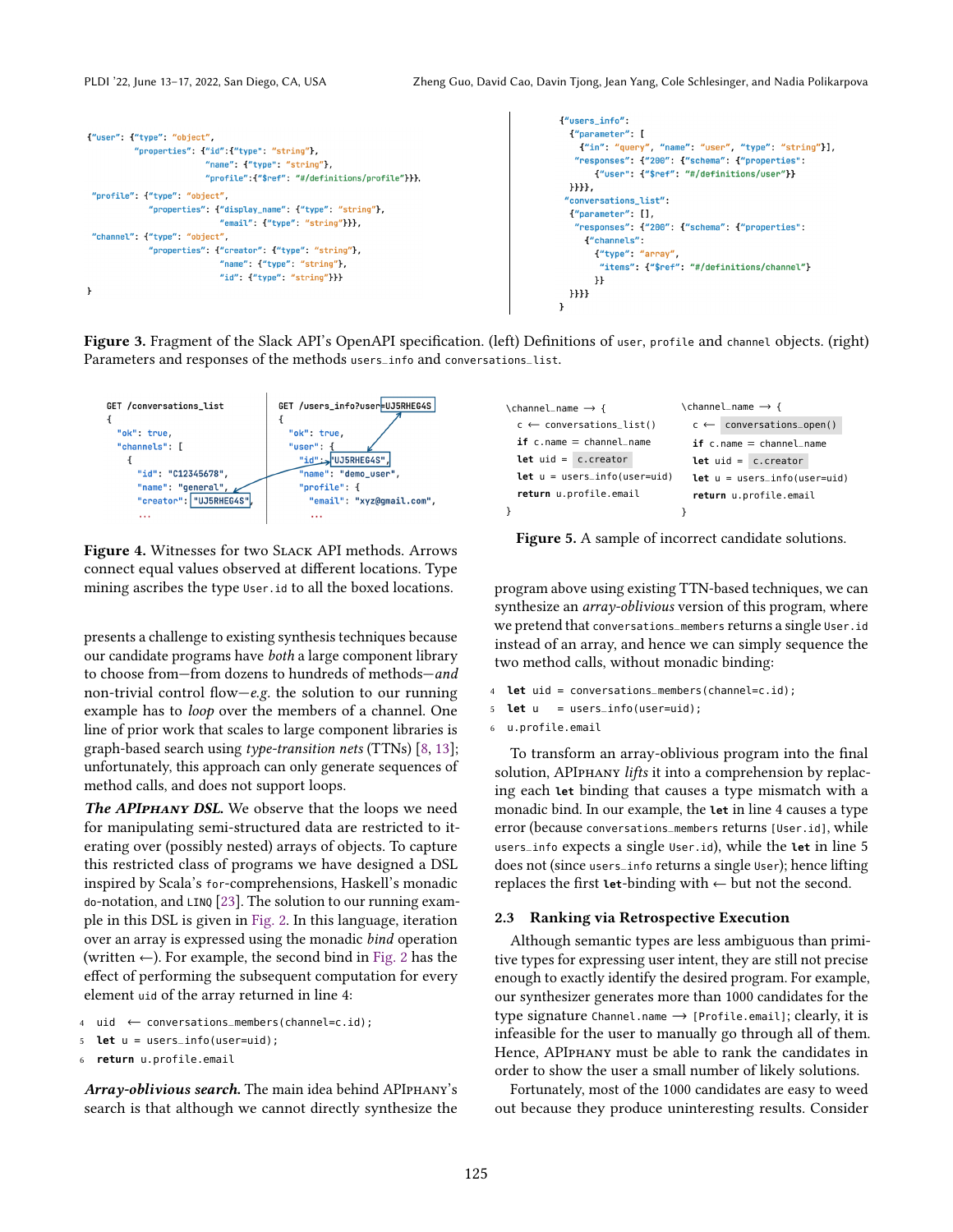two of the candidates depicted in [Fig. 5,](#page-3-3) which differ from our desired solution [\(Fig. 2\)](#page-2-0) in the highlighted fragments: the first program returns the email of the channel's creator (as opposed to all of its members), and the second one gets the list of channels from conversations\_open, which is intended for opening a direct message channel. It turns out that the second program *always fails* at run time, because a successful call to conversations\_open requires providing exactly one of its two optional arguments (a channel ID or a list of users). The first program executes successfully, but it always returns a single email, while the user asked for an array of emails. For these reasons, both of these programs are less likely to be the intended solution than the program in [Fig. 2,](#page-2-0) which successfully returns multiple emails at least sometimes.

A natural idea is to test all candidate programs on random inputs and rank them based on the results they produce. Unfortunately, as we have hinted above, there are several barriers to systematically executing many candidate programs that make calls to REST APIs. First, most REST APIs set a rate limit on how frequently a user can make method calls or how many calls a user can make in a day. Second, many REST API methods are side-effecting. Unlike a self-contained binary, a remotely-hosted service cannot be restarted from a clean state for each execution.

Retrospective execution. We propose retrospective execution (RE) as an efficient, non-side effecting alternative to program execution. The main idea is to simulate execution by "replaying" witnesses collected for the API analysis phase. When evaluating a candidate program, rather than executing an API call, RE instead searches for a matching witness and substitutes its response at the call site. If done naively, however, this process almost always yields failure or an empty array; so making RE useful for ranking purposes requires explicitly biasing execution towards meaningful results.

As an illustration, consider executing the program in [Fig. 2](#page-2-0) using the witnesses in [Fig. 4.](#page-3-1) As the first step, we simulate the call to conversations\_list using the first witness; the response is an array of channels with names "general", "private-test", and "team". The second step is to filter this array, retaining only those channels whose name is equal to the input parameter channel\_name. If we had sampled the value for channel\_name eagerly, before running the program, we could scarcely have chosen one of the three names actually present in the array, so the filtering step (and hence the whole program) would almost always return an empty array. Instead we sample the value for channel\_name *lazily*, once we encounter the filter, picking one of the names present in the array.

Assume that we picked channel\_name = "general", and hence the filter returns the first channel. Next, we simulate the call to conversations\_members on this channel's ID. Because our witness set is sparse, we may or may not find an exact match for this call; in the latter case, we sample the response from the set of approximate matches, i.e. witnesses with the same

<span id="page-4-1"></span>

| $o ::=$ User   Channel  <br>object names                                          |                                                                                                                                                                              |                  |                                                                             |  |  |  |
|-----------------------------------------------------------------------------------|------------------------------------------------------------------------------------------------------------------------------------------------------------------------------|------------------|-----------------------------------------------------------------------------|--|--|--|
|                                                                                   | $f ::=$ u_info $  \dots$                                                                                                                                                     |                  | method names                                                                |  |  |  |
| $l ::= \text{in}   \text{out}   0   \text{id}   \text{name}   \dots$ field labels |                                                                                                                                                                              |                  |                                                                             |  |  |  |
|                                                                                   | $\ell ::= \quad l \mid ?l$                                                                                                                                                   |                  | record fields                                                               |  |  |  |
|                                                                                   | $loc ::= \overline{o}.\overline{l}   f.\overline{l}$                                                                                                                         |                  | locations                                                                   |  |  |  |
|                                                                                   |                                                                                                                                                                              | <b>Terms</b>     |                                                                             |  |  |  |
| $e ::=$                                                                           |                                                                                                                                                                              |                  | Expressions                                                                 |  |  |  |
|                                                                                   | $\vert x \vert$ e.l                                                                                                                                                          |                  | variable, projection                                                        |  |  |  |
|                                                                                   |                                                                                                                                                                              |                  | $\left  \int (l_i = e_i) \right $ let $x = e$ ; e method call, pure binding |  |  |  |
|                                                                                   |                                                                                                                                                                              |                  | if $e = e$ ; $e   x \leftarrow e$ ; $e$ guard, monadic binding              |  |  |  |
|                                                                                   | $ $ return $e$                                                                                                                                                               |                  | pure value lifting                                                          |  |  |  |
| $\varepsilon ::=$                                                                 | $\lambda \overline{x}.e$                                                                                                                                                     |                  | Top Level Programs                                                          |  |  |  |
|                                                                                   |                                                                                                                                                                              | <b>Values</b>    |                                                                             |  |  |  |
|                                                                                   | $v ::=$ "" $ [\overline{v}]   \{\overline{l_i} = v_i\}$ strings, arrays, objects                                                                                             |                  |                                                                             |  |  |  |
|                                                                                   |                                                                                                                                                                              | <b>Types</b>     |                                                                             |  |  |  |
| $t ::=$                                                                           |                                                                                                                                                                              | Syntactic types  |                                                                             |  |  |  |
|                                                                                   | String                                                                                                                                                                       | strings          |                                                                             |  |  |  |
|                                                                                   |                                                                                                                                                                              |                  | $ o [t]  \{\overline{\ell_i:t_i}\}$ named objects, arrays, records          |  |  |  |
| $s ::= t \rightarrow t$                                                           |                                                                                                                                                                              | function types   |                                                                             |  |  |  |
| $\hat{t} ::=$                                                                     |                                                                                                                                                                              | Semantic types   |                                                                             |  |  |  |
|                                                                                   | $\left\lfloor \sqrt{\textit{loc}} \right\rfloor$                                                                                                                             | loc-sets         |                                                                             |  |  |  |
|                                                                                   | $  o   [\hat{t}]   \{ \ell_i : \hat{t}_i \}$                                                                                                                                 |                  | named objects, arrays, records                                              |  |  |  |
| $\hat{s} ::= \hat{t} \rightarrow \hat{t}$                                         |                                                                                                                                                                              | function types   |                                                                             |  |  |  |
|                                                                                   |                                                                                                                                                                              | <b>Libraries</b> |                                                                             |  |  |  |
|                                                                                   |                                                                                                                                                                              |                  |                                                                             |  |  |  |
|                                                                                   | $\hat{\Lambda} ::= \overline{\overline{o:t}; \overline{f:s}}$ object and method definitions<br>$\hat{\Lambda} ::= \overline{o:\hat{t}; \overline{f:s}}$ semantic definitions |                  |                                                                             |  |  |  |

**Figure 6.** Syntax of the language  $\lambda_A$ 

method names and argument names, $4$  but not necessarily the same argument values. Due to approximate matching, RE results do not always equal the results of a real execution, but they are still useful for estimating whether a program candidate is able to produce meaningful outputs. For each candidate, we run RE multiple times (with different random seeds) and use the outputs to assign a rank to each candidate.

# 3 The Core Language

In this section, we formalize the core of APIphany's DSL as  $\lambda_A$ , a functional language specialized for manipulating semistructured data. The syntax of  $\lambda_A$  is summarized in [Fig. 6.](#page-4-1)

**Types.** The types of  $\lambda_A$  include syntactic types t (those used in the OpenAPI spec) and semantic types  $\hat{t}$ , which we infer. Both categories of types have named objects  $o$ , arrays  $[t]$ , and records  $\{\overline{\ell_i : t_i}\}$ .<sup>[5](#page-4-2)</sup> Records are mappings from field labels to types; some fields are optional, indicated with a ? before its label. For example, the record type {id : String, ?time\_zone : String}, has a required field id and an optional field time\_zone.

<span id="page-4-0"></span> ${}^{4}$  Because in REST some arguments are optional, the same method can be called with different subsets of arguments.

<span id="page-4-2"></span><sup>&</sup>lt;sup>5</sup>We write  $\overline{X}$  to denote zero or more occurrences of a syntactic element X.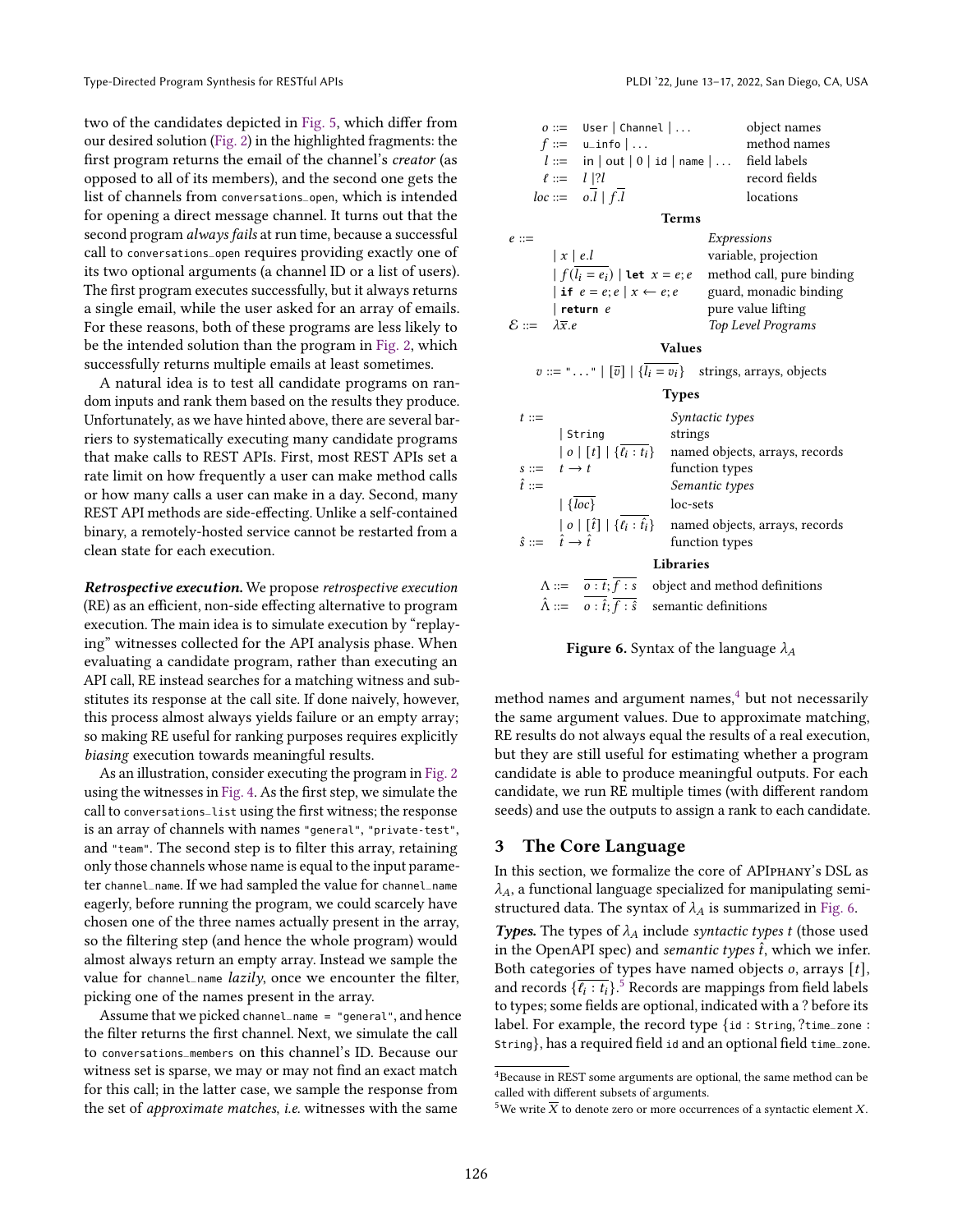The two categories of types differ in their base types: the sole primitive syntactic type is String, [6](#page-5-1) while the sole primitive semantic type is a *loc-set*, *i.e.* a set of locations.

A location is an object or method name followed by a sequence of labels, such as User.id. Apart from field labels that correspond to object fields in the OpenAPI spec, we introduce three reserved labels-in, out, and 0-for addressing method parameters and responses, and array elements, respectively. For example, c\_list.out.0 refers to an element type of the response array of the method c\_list.

Function types are written  $t \rightarrow t$ , and multiple arguments are represented as a record whose fields encode argument names (with optional fields encoding optional arguments).

A library Λ models an OpenAPI spec. It contains object definitions, which bind object identifiers to (record) types, and method definitions, which bind method names to function types. A semantic library  $\hat{\Lambda}$ , which is the output of type mining, binds object identifiers and method names to se-mantic types. As an example, [Fig. 7](#page-6-1) shows  $\Lambda$  definitions that correspond to a portion of the Slack OpenAPI spec (with method names shortened for brevity), and their corresponding definitions in the semantic library  $\Lambda$ .

**Terms.** Values of  $\lambda_A$  include string literals, arrays, and objects; objects are mappings from field labels to values. Similarly to Haskell's do-notation, **return** e returns an array with a single element e, and the monadic binding  $x \leftarrow e_1$ ;  $e_2$  evaluates  $e_2$  for each element x of the array  $e_1$ , and concatenates all resulting arrays. In contrast, the pure binding **let**  $x = e_1$ ;  $e_2$ binds x to the entire result of  $e_1$  and then evaluates  $e_2$ . The guard expression **if**  $e_1 = e_2$ ; *e* evaluates *e* if the guard holds and returns an empty array otherwise; guards are restricted to equalities, since these are the only guards generated by APIPHANY. At the top level, a program  $\mathcal E$  is an abstraction with a list of arguments  $\bar{x}$  and body e.

# <span id="page-5-0"></span>4 Type Mining

In this section we detail APIphany's type mining algorithm, using the library  $\Lambda$  in [Fig. 7](#page-6-1) and the witnesses in [Fig. 4](#page-3-1) as a running example. Informally, the idea is to first assign every String location loc in  $\Lambda$  a unique type {loc}, and then merge the types of some locations based on the witnesses.

Assigning location-based types. We formalize the first step as a judgement  $\Lambda \vdash loc \Longrightarrow \hat{t}$ , which assigns a semantic type  $\hat{t}$  to location *loc* based only on the information present in the syntactic library Λ. The reader might be wondering why isn't the assigned type  $\hat{t}$  always simply  $\{loc\}$ . This is indeed the case for String-annotated locations explicitly present in Λ, such as User.id or u\_info.in.user. But in other cases, locationbased type assignment is more involved; for example:

•  $\Lambda \vdash \mathsf{u}\_$ info.out  $\Longrightarrow$  User because this location is annotated with a named object type.

- $\Lambda \vdash$  c\_members.out  $\Longrightarrow$   $\{\{\text{c{\_}members.out 0}\}\}\$  because array types do not themselves get replaced with loc-sets; instead, we recursively assign a location-based type to an array's element.
- $\Lambda \vdash$  u\_info.out.id  $\implies$  {User.id} because type assignment canonicalizes locations inside types to make sure they explicitly appear in  $\Lambda$ ; to this end, we recursively assign a type to location's prefix,  $\Lambda \vdash \mathsf{u}\_$ info.out  $\Longrightarrow$ User, and then follow the field id of the User object.

The formalization of location-based type assignment is mostly straightforward and relegated to the technical report [\[12\]](#page-13-4).

Merging types via a disjoint-set. Type mining relies on a variant of the disjoint-set data structure (also known as union-find  $[32]$ ). Our disjoint-set *DS* stores disjoint groups of pairs (loc,  $v$ ), where loc is a location and  $v$  is a string value. When two pairs are in the same group, their corresponding locations have the same semantic type.

DS supports two efficient operations: insert and find. insert takes a pair  $(loc, v)$  and checks whether either of its components already appears in DS; if so, it merges the new pair into the corresponding group, and otherwise puts it into a new group. find takes a location loc and returns a semantic type  $\hat{t}$ ; internally, find locates the group to which the pair (*loc*,  $\Box$ ) belongs in *DS* and returns the loc-set {*loc*, *loc*<sub>1</sub>, ...} that contains all locations in that group.

Type mining algorithm. [Fig. 8](#page-6-1) presents the top-level algorithm MineTypes, which takes as input a syntactic library  $\Lambda$  and a set of witnesses  $W$ , and returns a semantic library  $Λ$ . A witness W is a triple  $\langle f, v_{in}, v_{out} \rangle$ , where f is a method name and  $v_{in}$ ,  $v_{out}$  are its argument and response value (multiple arguments are represented as an object). MineTypes operates in two phases: in lines 2-5 it builds the disjoint-set DS from W and in line 6 it build  $\hat{\Lambda}$  from DS.

In the first phase, the algorithm iterates over the witnesses, registering the input value  $v_{in}$  at the location f in and the output value  $v_{out}$  at the location  $f$  out. To this end, we call a helper function ADDWITNESS, which drills down into composite values (arrays and objects) to get to string literals, and then inserts each string into DS with its location-based type. For example, when processing the response from the first witness in [Fig. 4,](#page-3-1) ADDWITNESS iterates over all channel objects in the array, and over all fields of each channel object; once it reaches the value "UJ5RHEG4S", it computes the type of its location as  $\Lambda \vdash \mathsf{c}\_$ list.out.0.creator  $\Longrightarrow$ {Channel.creator}, and inserts (Channel.creator, "UJ...") into DS. Processing the second witness results in inserting the pairs (u\_info.in.user, "UJ...") and (User.id, "UJ..."), which share the same string value, and hence all three pairs get merged into the same group. Once all the witnesses are added to DS, its groups represent the final set of semantic types.

In the second phase, the algorithm calls ADDDEFINITIONS to iterate over all object and method definitions in Λ, and

<span id="page-5-1"></span><sup>&</sup>lt;sup>6</sup>In practice, REST APIs also include integers and booleans; these types are handled slightly differently in APIPHANY, as discussed in [Sec. 7.4.](#page-12-0)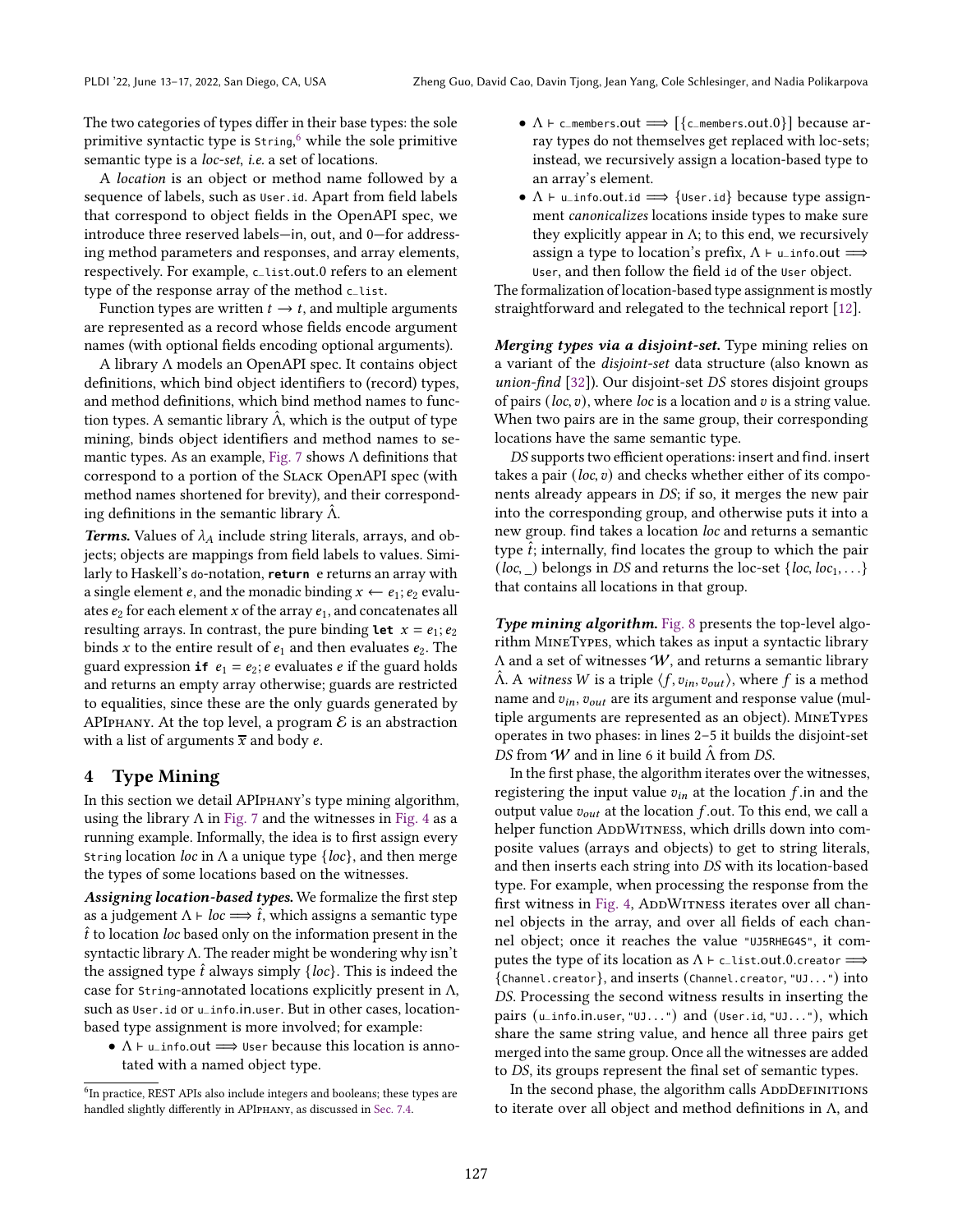Type-Directed Program Synthesis for RESTful APIs PLDI '22, June 13-17, 2022, San Diego, CA, USA

<span id="page-6-1"></span>

|         | Syntactic library $\Lambda$                                                                                                                            | Semantic library $\hat{\Lambda}$                                                                                                                            |
|---------|--------------------------------------------------------------------------------------------------------------------------------------------------------|-------------------------------------------------------------------------------------------------------------------------------------------------------------|
| Objects | Channel: { id: String,<br>name: String,<br>creator: String }<br>User: { id: String,<br>name: String,<br>profile: Profile }                             | Channel: { id: Channel.id,<br>name: Channel.name.<br>creator: User.id }<br>User: { id: User.id,<br>name: User.name,<br>profile: Profile }                   |
| Methods | c list:<br>$\{\} \rightarrow$ [Channel]<br>$u$ _info:<br>$\{user: String\} \rightarrow User$<br>c members:<br>${channel: String} \rightarrow [String]$ | c list:<br>$\{\} \rightarrow$ [Channel]<br>u info:<br>{user: User.id } $\rightarrow$ User<br>c members:<br>{channel: Channel.id } $\rightarrow$ [ User.id ] |

**Figure 7.** Library  $\Lambda$  that models a portion of the SLACK OpenAPI spec and the corresponding semantic library  $\hat{\Lambda}$ . Each gray box is a loc-set type inferred by type mining, depicted for brevity using a single representative location from the set.

add corresponding definitions to  $\hat{\Lambda}$ , relying on find to retrieve the semantic type for each location. For example, when adding the method  $u$ \_info, we query find( $DS$ ,  $u$ \_info.in.user), which finds the group mentioned above and returns its locset: {User.id, Channel.creator, . . .}. If the requested location is not in DS-because  $W$  has no witnesses for the enclosing method or object-it is annotated with the unmerged location-based type.

# <span id="page-6-0"></span>5 Type-Directed Synthesis

In this section, we discuss how APIphany generates a set of well-typed programs given a query type, using the same running example as in previous sections.

Synthesis problem. Formally, our synthesis problem is defined by a semantic library  $\hat{\Lambda}$  and a semantic query type  $\hat{s}$ . For our running example, we use the semantic library from [Fig. 7](#page-6-1) and the query type Channel.name  $\rightarrow$  [Profile.email]. $^7$  $^7$   $\rm A$ candidate solution is any program  $\mathcal E$  that type-checks against ˆ. To formalize this notion, we introduce the program typing judgment  $Λ$  ⊢  $E$  ::  $\hat{s}$ , which is mostly straightforward. We note only that in a monadic binding  $x \leftarrow e_1; e_2$ , both  $e_1$  and  $e_2$  must have array types; in a guard **if**  $e_1 = e_2$ ; *e*, *e* must have an array type, while  $e_1$  and  $e_2$  must have (the same) locset type, since equality is only supported over string values. Full definition can be found in the technical report [\[12\]](#page-13-4).

Type transition nets. To efficiently enumerate well-typed programs we follow prior work [\[8,](#page-13-0) [13\]](#page-13-3) and encode the search space as a special kind of Petri net, called type-transition net (TTN). Intuitively, a TTN encodes how each API method

**Input:** A library  $\Lambda$  and witnesses  $W$ **Output:** A semantic library  $\hat{\Lambda}$ 1: function MineTypes(Λ,W) 2:  $DS \leftarrow \text{empty disjoint-set}$ 3: for  $\langle f, v_{in}, v_{out} \rangle \in W$  do 4: ADDWITNESS( $DS, f, in, v_{in}$ ) 5: ADDWITNESS( $DS, f, out, v_{out}$ ) 6:  $\hat{\Lambda} \leftarrow$  ADDDEFINITIONS( $\Lambda$ , DS) 7: **return**  $\hat{\Lambda}$ 8: function  $\text{ADDW}$ ITNESS( $DS, loc, v$ ) 9: match 10: case "...": 11:  $\Lambda \vdash loc \Longrightarrow \{loc'\}$ 12:  $DS \leftarrow insert(DS, loc', v)$ 13: **case**  $[\overline{v_i}]$ : 14: **forall**  $i$  : ADDWITNESS(*DS*, *loc.*0,  $v_i$ ) 15: **case**  $\{l_i = v_i\}$ :

16: **forall**  $i$ : ADDWITNESS(*DS*, loc. $l_i$ ,  $v_i$ )



transforms values of one semantic type into another; e.g. u\_info transforms a User.id into a User. [Fig. 9](#page-7-0) shows a TTN for our running example. Places (circles) correspond to semantic types, transitions (rectangles) correspond to methods, and edges connect methods with their input and output types. In addition to API methods, the TTN contains transitions that correspond to  $\lambda_A$  projections (e.g. proj<sub>User.profile</sub> and proj<sub>Profile.email</sub>) and guards (e.g. filter<sub>Channel.name</sub>).

Array-oblivious search. For our search space encoding to be useful, we need to make sure that every well-typed  $\lambda_A$ program corresponds to a path in the TTN. This is where we encounter a challenge: there is no straightforward way to encode  $\lambda_A$ 's monadic bind operation into the TTN. Al-though prior work on Hoogle+ [\[13\]](#page-13-3) supports higher-order functions, the arguments to those functions are syntactically restricted to variables (i.e. inner lambda abstractions are not supported), which is insufficient for our purposes. To address this problem, we introduce a new, array-oblivious TTN encoding, which does not distinguish between array types and types of their elements, and hence does not require monadic binds. For example, in [Fig. 9](#page-7-0) c\_members returns User instead of [User], and hence its output can be passed directly to u\_info, without iterating over it.

Search in the TTN. Once the TTN is built, we enumerate paths from the input to the output type (or rather, arrayoblivious versions thereof). In our example, we place a token in the input type Channel.name and search for a path (a sequence of transitions) that would get this token to the output type Profile.email, possibly generating and consuming extra tokens along the way. The bold path in [Fig. 9](#page-7-0) corresponds to our desired solution from [Fig. 2.](#page-2-0) On this path, we first fire the transition c\_list (which does not consume any

<span id="page-6-2"></span> ${\rm ^7}$  Here and throughout this section, we write loc-set types using an arbitrarily chosen representative; the user can query APIphany using any locations of their choosing, and the tool interprets them as the loc-sets they belong to.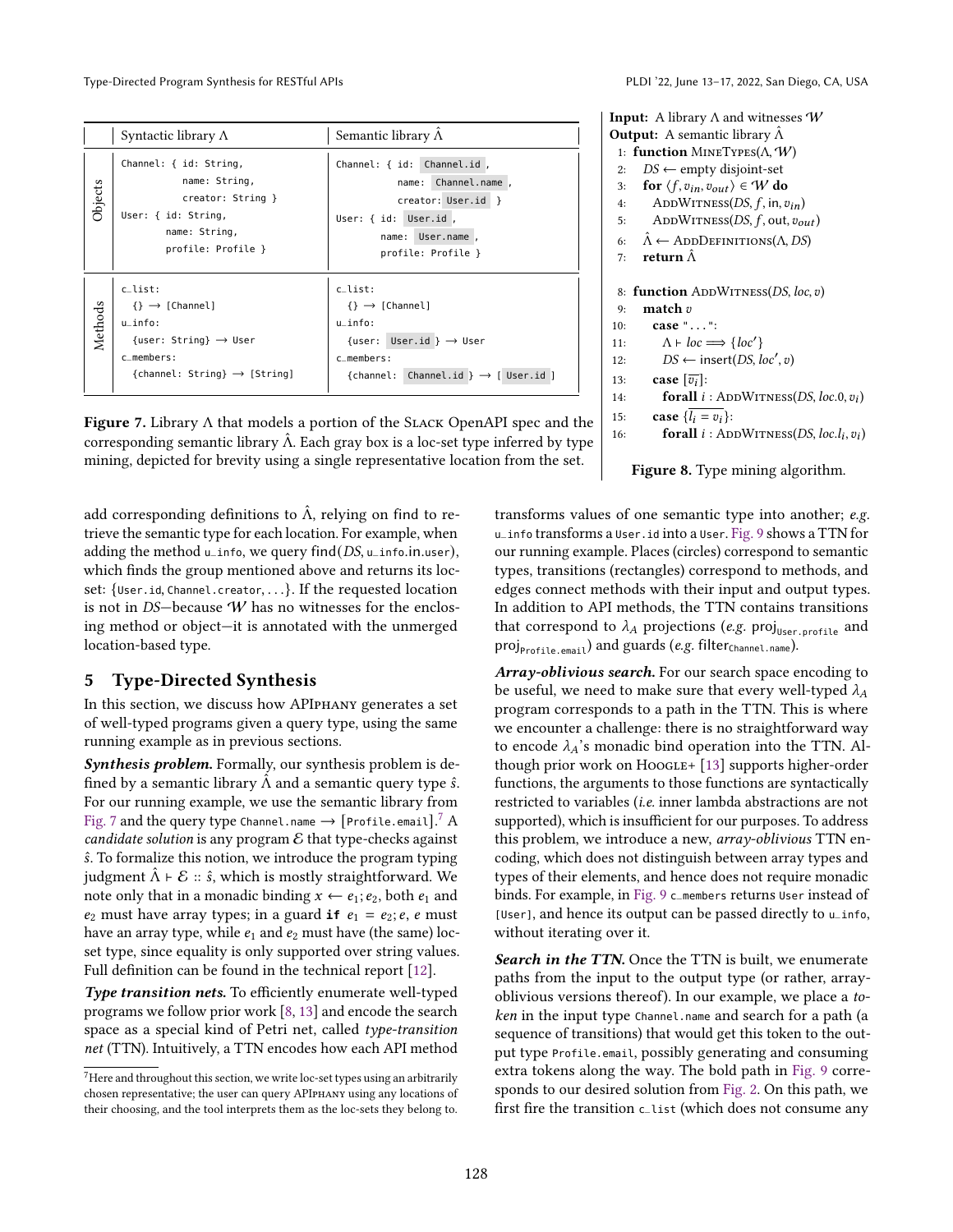<span id="page-7-0"></span>

Figure 9. A fragment of the type-transition net (TTN) for Slack. Places (circles) are semantic types; transitions (rectangles) are API methods and data transformations. The bold path represents the solution to our running example.

tokens) to produce an extra token in Channel. Next, we fire filter<sub>Channel.name</sub>, which consumes the two tokens in Channel and Channel.name, and produces a single token in Channel. The remaining five transitions on the bold path simply move this one token along until it reaches Profile.email.

Like in prior work [\[8,](#page-13-0) [13\]](#page-13-3), a path is only considered valid if the final state contains exactly one token in the output type (and no tokens in any other types); this condition ensures that the generated programs use all their inputs.

Synthesis algorithm. APIPHANY's top-level synthesis algorithm is depicted in [Fig. 10.](#page-7-0) The algorithm first constructs a TTN  $N$  and encodes the query type  $\hat{s}$  as an initial and final token placement,  $I$  and  $F$ ; it then enumerates all paths from  $I$  to  $F$  in  $N$  in the order of length (until timeout). For each path  $\pi$ , the algorithm iterates over the corresponding array-oblivious programs  $\mathcal E$  and *lifts* them into well-typed  $\lambda_A$  programs. The reason  $\pi$  might yield multiple programs is that the TTN does not distinguish different arguments of the same type, and hence we must try all their combinations.

Because TTN construction and search for valid paths is similar to prior work, we omit their detailed description and refer an interested reader to our technical report [\[12\]](#page-13-4).

One difference worth mentioning, however, is that we use an integer linear programming (ILP) solver to find paths in the TTN, unlike prior approaches, which relied on SAT/SMT solvers. We found that although both solvers are equally quick at finding one valid path, when it comes to computing all valid paths of a given length, the ILP solver is much more efficient, as it has native support for enumerating multiple solutions.

Lifting array-oblivious programs. The function  $\text{Procs}(\pi)$ (line 5 in [Fig. 10\)](#page-7-0) converts a TTN path  $\pi$  into a set of arrayoblivious programs in A-Normal Form (ANF). [Fig. 11](#page-7-1) (left) shows the full array-oblivious program extracted from the bold path in [Fig. 9.](#page-7-0) As you can see from this example, arrayoblivious programs can be ill-typed: for example, the projection  $x_1$  name in line 4 does not type-check since  $x_1$  actually

**Input:** Semantic library  $\hat{\Lambda}$  query type  $\hat{s}$ **Output:** Set of candidate solutions  $\overline{\mathcal{E}}$ 

```
1: function SYNTHESIZE(\hat{\Lambda}, \hat{s})2: N \leftarrow \text{BULDTTN}(\hat{\Lambda})3: I, F \leftarrow \text{PlaceToKENS}(\hat{s})4: for \pi \in PATHS(N, I, F) do
5: for \mathcal{E} \in \text{Process}(\pi) do
```
6: **yield** LIFT $(\hat{\Lambda}, \hat{s}, \mathcal{E})$ 

#### Figure 10. Synthesis algorithm

<span id="page-7-1"></span>

|                  | 1 \channel_name $\rightarrow$                    | \channel_name →                                                                     |
|------------------|--------------------------------------------------|-------------------------------------------------------------------------------------|
| $\mathfrak{D}$   | <b>let</b> $x1 = c_$ list({});                   | <b>let</b> $x1 = c_$ list({});                                                      |
| 3                |                                                  | $x1' \leftarrow x1$ ;                                                               |
| 4                | $let x2 = x1.name;$                              | <b>let</b> $x^2 = x^1$ . name;                                                      |
| 5                | $if x2 = channel_name;$                          | $if x2 = channel_name;$                                                             |
| 6                | $let x3 = x1.id;$                                | $let x3 = x1'.id:$                                                                  |
| $\overline{7}$   |                                                  | <b>Let</b> $x4 = c$ members (channel=x3); <b>let</b> $x4 = c$ members (channel=x3); |
| 8                |                                                  | $x4' \leftarrow x4$ :                                                               |
| 9                | <b>let</b> $x5 = u_{\text{in}}$ fo(user= $x4$ ); | <b>let</b> $x5 = u_{\text{in}}$ fo(user= $x4$ ');                                   |
| 10 <sup>10</sup> | <b>let</b> $x6 = x5.profile;$                    | <b>let</b> $x6 = x5.$ profile;                                                      |
| 11               | <b>let</b> $x7 = x6$ . email:                    | <b>let</b> $x7 = x6$ . email;                                                       |
| 12               |                                                  | $let x7' = return x7$                                                               |
| 13               | x7                                               | x7'                                                                                 |

Figure 11. Array-oblivious program built from the bold path in [Fig. 9](#page-7-0) (left) and its lifted version (right).

has an array type [Channel]. What we really want this program to do is to project name (and execute the remaining steps in the program) for each channel in  $x_1$ . This can be accomplished by inserting a monadic binding  $x'_1 \leftarrow x_1$  and using  $x'_1$  instead of  $x_1$  in line 4 (and elsewhere in the program where a non-array version of  $x_1$  is required, such as line 6). We refer to this process of repairing type errors by inserting monadic bindings and **return**s as lifting. [8](#page-7-2)

The function LIFT (line 6 in [Fig. 10\)](#page-7-0) takes as input a semantic library  $\Lambda$ , a query type  $\hat{s}$ , and an array-oblivious program  $\mathcal E$ , and produces a program  $\mathcal E'$  that is well-typed at  $\hat s$ . [Fig. 11](#page-7-1) (right) depicts the result of lifting the program in [Fig. 11](#page-7-1) (left) to the query type Channel.name  $\rightarrow$  [Profile.email] with  $\hat{\Lambda}$  from [Fig. 7.](#page-6-1) The full definition of lifting can be found in the technical report [\[12\]](#page-13-4). Informally, lifting type-checks the program "line by line", and whenever it encounters a type mismatch (in a projection, guard, or a method argument), it inserts the appropriate number of monadic bindings or

<span id="page-7-2"></span> $^8\mathrm{A}$  reader familiar with monads might think of the array-oblivious program as written in the identity monad instead of the list monad, and lifting as lifting the program back into the list monad.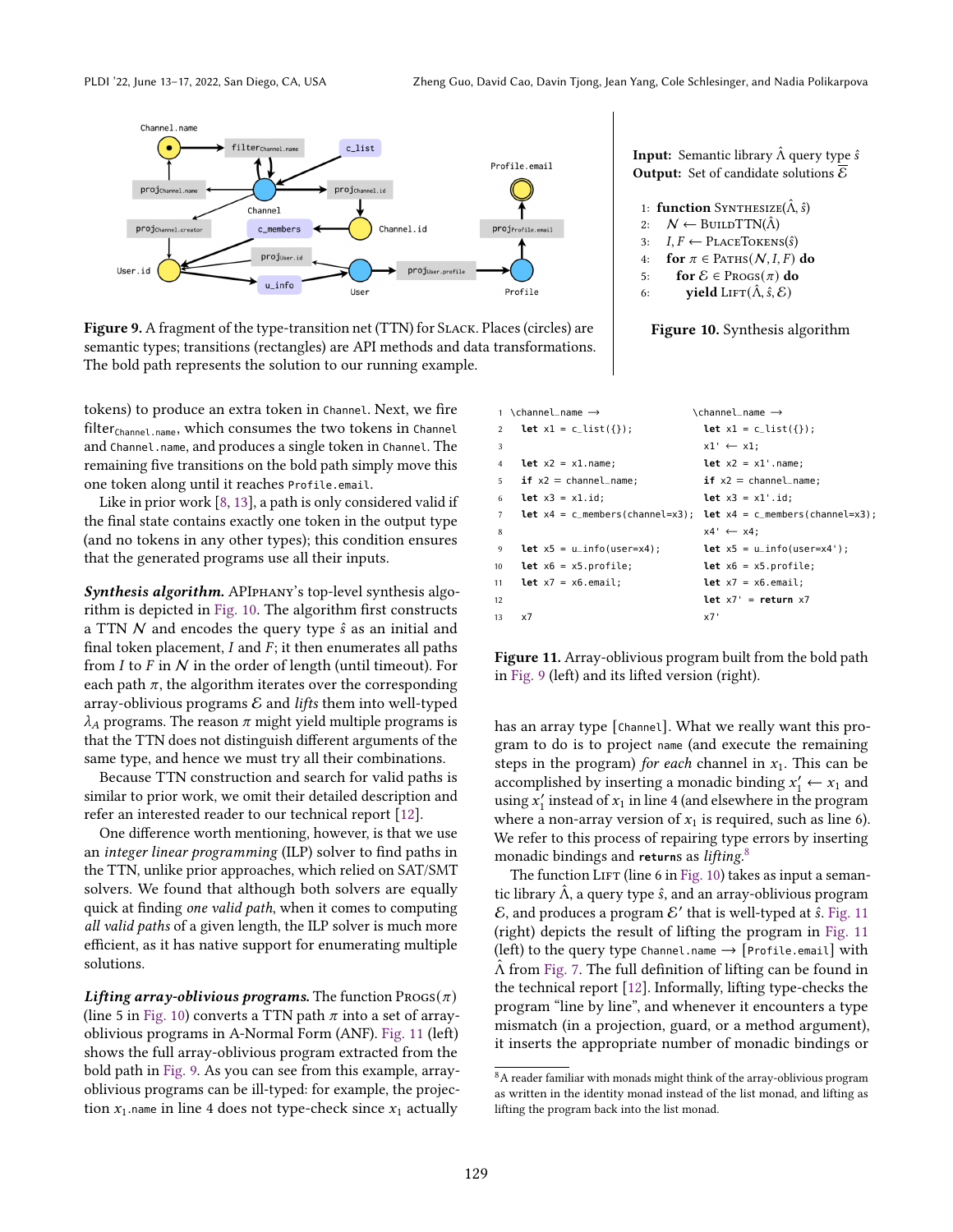**return**s in order to fix the mismatch. This is always possible because the only kind of type mismatch we can encounter is between an actual type  $\left[ . . , \hat{t} \right]$ ... and the expected type  $\hat{t}$ , or vice versa. One thing worth noting is that we assume that the top-level return type of the program is an array type: since the lifted programs have top-level monadic bindings, they can only return arrays. If the user requests a scalar return type, we take this into account at the ranking stage by prioritizing programs that always return singleton arrays.

Completeness. Strictly speaking, array-oblivious search is incomplete: there are multiple programs that map to the same array-oblivious program, but lifting only returns a single, canonical representative. For example, consider the program in [Fig. 11](#page-7-1) (right), where we iterate over the array x1 only once (line 3), and reuse the same "iterator" variable x1' in lines 4 and 6. An alternative would be to iterate over x1 the second time before line 6, effectively retrieving names and IDs from all pairs of channels (instead of the name and the ID belonging to the same channel). We consider this a benign incompleteness because it is much less likely that the user intended to loop twice over the same array. If they did, we believe they would be able to repair the program by hand, as we discuss in [Sec. 7.4.](#page-12-0)

# <span id="page-8-0"></span>6 Ranking

As we mentioned in [Sec. 2,](#page-2-3) the algorithm SYNTHESIZE may generate hundreds or even thousands of well-typed candidate solutions, most of which, however, are uninteresting. We now formalize how APIphany ranks these candidates with the help of retrospective execution (RE).

Cost computation. To rank the programs, we assign them a positive cost, and then order them from lowest to highest cost. To compute the cost of a program  $\mathcal{E}$ , we retrospectively execute it multiple times, accumulating execution results in a set res; retrospective execution is non-deterministic, and executing a program more times lead to more precise cost estimates. We then compute the cost of  $\mathcal E$  based on its result set res and the return type  $\hat{t}$  of the query as follows:

- 1. The base cost is the size of  $\mathcal E$  in AST nodes.
- 2. If  $res = \emptyset$  (all executions have failed), the candidate receives a large penalty.
- 3. If  $res = \{ [] \}$  (all executions return an empty array), the candidate receives a medium penalty.
- 4. Finally, we compare the values  $v \in res$  with the desired result type  $\hat{t}$ ; recall that  $\lambda_A$  programs always return an array, while  $\hat{t}$  might or might not be an array type. We assign a small penalty for a multiplicity mismatch, i.e. if either  $\hat{t}$  is a scalar type and any value v has more than one element, or  $\hat{t}$  is an array type and *all* values have a single element.

<span id="page-8-1"></span>

| Retrospective Execution $ \langle W; \Gamma; \Sigma   e \rangle \Rightarrow v$                                                                                                                                                                                                        |
|---------------------------------------------------------------------------------------------------------------------------------------------------------------------------------------------------------------------------------------------------------------------------------------|
| $x_1 \in \Sigma$ $x_2 \notin \Sigma$ $\sum (x_1) = v_1$<br>$\langle \mathcal{W}; \Gamma; x_2 \mapsto v_1, \Sigma   e \rangle \Rightarrow v$<br>E-IF-TRUE-L                                                                                                                            |
| $\langle \mathcal{W}; \Gamma; \Sigma \mid \mathbf{if} \; x_1 = x_2; e \rangle \Rightarrow v$<br>$x_1 \notin \Sigma$ $\langle W; \Gamma; \Sigma   x_2 \rangle \Rightarrow v_2$<br>$\langle \mathcal{W}; \Gamma; x_1 \mapsto v_2, x_2 \mapsto v_2, \Sigma \mid e \rangle \Rightarrow v$ |
| E-IF-TRUE-R<br>$\langle \mathcal{W}; \Gamma; \Sigma \mid \mathbf{if} \; x_1 = x_2; e \rangle \Rightarrow v$                                                                                                                                                                           |
| $(f, l_i = v_i, v_{out}) \in W$<br>E-Method-val<br>$\langle \mathcal{W}; \Gamma; \Sigma   f(l_i = v_i) \rangle \Rightarrow v_{out}$                                                                                                                                                   |
| $\forall (f, l_i = v'_i, v_{out}) \in W$ . $\exists i : v'_i \neq v_i$                                                                                                                                                                                                                |
| $(f, \overline{l_i = v'_i}, v_{out}) \in W$<br>E-METHOD-NAME<br>$\langle \mathcal{W}; \Gamma; \Sigma   f(l_i = v_i) \rangle \Rightarrow v_{out}$                                                                                                                                      |

Figure 12. Retrospective execution.

Retrospective execution. We formalize RE as a judgement  $\langle \mathcal{W}; \Gamma; \Sigma \mid e \rangle \Rightarrow v$ , stating that v is a valid result for executing the expression  $e$  in the environment  $\Sigma$  (which maps variables to values). The judgment is also parameterized by a type context  $\Gamma$  and witness set  $W$ , used to replay method calls and sample program inputs. To run a candidate solution E, we execute its body in an *empty environment*  $\Sigma = \cdot$  and with  $\Gamma$  storing the types of  $\mathcal{E}'$ 's arguments. As we explain in more detail below, program inputs are selected lazily, during execution, in order to maximize its chances of producing meaningful results.

Replaying method calls. Most of the rules for the RE judgement describe standard big-step operational semantics (they can be found in the technical report [\[12\]](#page-13-4)), but two groups of rules, shown in [Fig. 12,](#page-8-1) deserve more attention. The first group of interest includes E-METHOD-VAL and E-METHOD-NAME, which replay a method call by looking it up in  $W$ . The rule E-METHOD-VAL applies when  $W$  contains an exact match for the current call, i.e. we have previously observed a call to the same method, with the same parameter names and parameter values. The rule E-METHOD-NAME applies when an exact match cannot be found (see first premise); in this case we pick an approximate match, where only the method name and parameter names match. Matching parameter names is important because many REST API methods admit optional parameters, and behave very differently based on which pattern of optional parameters is provided. If an approximate match cannot be found either, RE fails. Note that for a given call  $f(l_i = v_i)$ , there might be multiple approximate matches in W, which makes RE non-deterministic (in fact, there can even be multiple precise matches because services are stateful). Due to hidden state and approximate matches, the results of RE are not guaranteed to match actual execution, but our experiments show that they are precise enough for the purposes of ranking.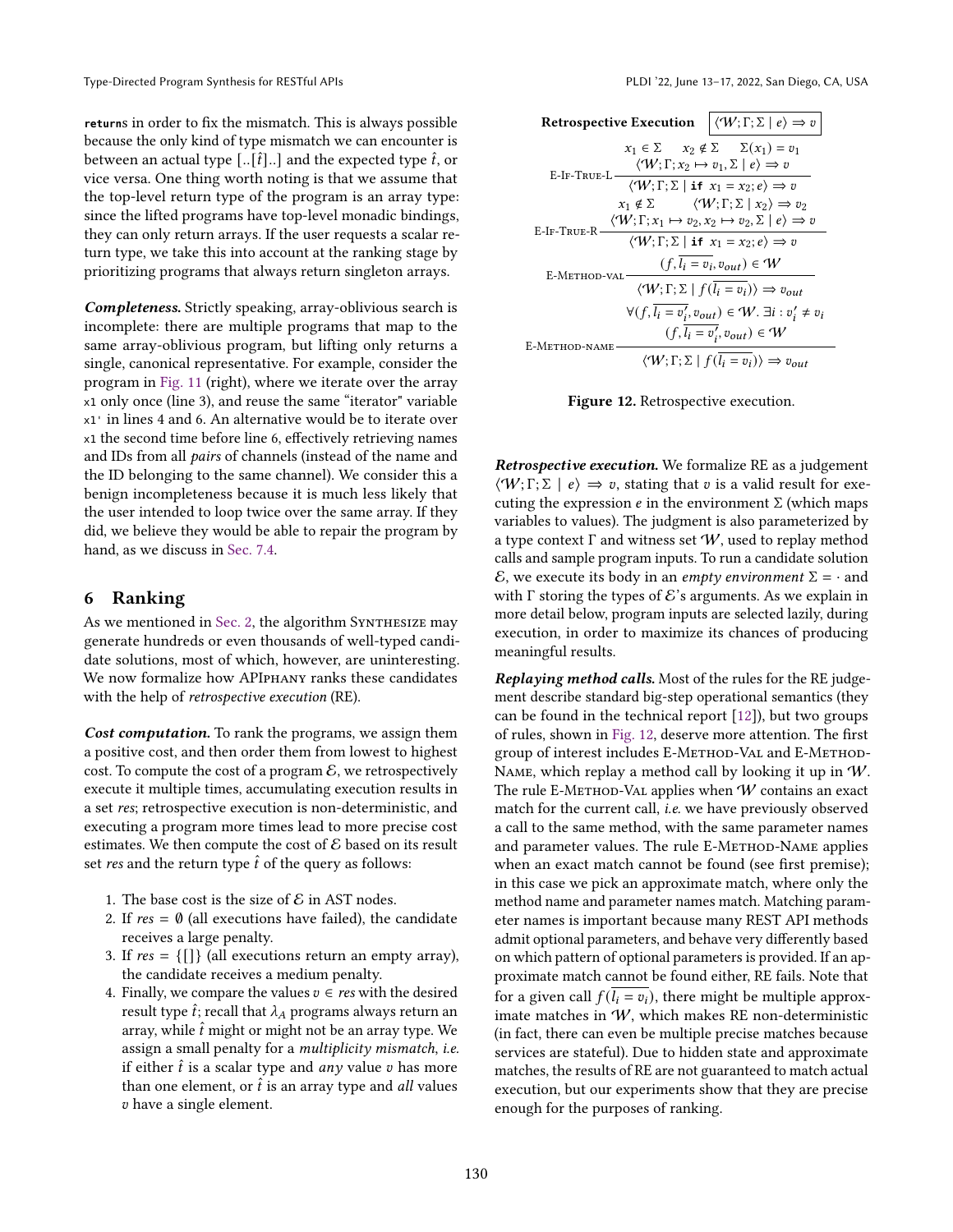<span id="page-9-1"></span>Table 1. APIs used in our experiments. For each API we report the number of methods  $|Λ.f|$ , min/max number of arguments per method  $n_{arg}$ , the number of objects  $|\Lambda.o|$ , and min/max size of the objects  $s_{obj}$ . We also report the number of witnesses  $|\mathcal{W}|$  we collected for type mining and the number of methods covered by those witnesses  $n_{cov}$ .

|               |               | API size     | <b>API</b> Analysis      |                   |                           |     |
|---------------|---------------|--------------|--------------------------|-------------------|---------------------------|-----|
| API           | $ \Lambda.f $ |              | $n_{arg}$   $\Lambda$ .0 |                   | $s_{obj}$ $ W $ $n_{cov}$ |     |
| <b>SLACK</b>  |               | $174$ 0 - 15 |                          | 79 1 - 70 3834    |                           | 60  |
| <b>STRIPE</b> | 300           | $0 - 145$    |                          | $399$ 1 - 66      | 25402                     | 124 |
| SQUARE        |               | $175$ 0 - 20 |                          | 716 1 - 34   1749 |                           | 67  |

Lazy sampling of program inputs. The remaining two rules in [Fig. 12](#page-8-1) are responsible for choosing program inputs so as to bias guard expressions to evaluate to true. We observe that when inputs are sampled eagerly ahead of time, guard expressions almost always evaluate to false, causing RE to return an empty array; as a result, our ranking heuristic cannot distinguish meaningful candidates from those that return an empty array regardless of the input. To address this issue, we postpone adding program inputs to the environment Σ until they are used. If the first usage of a program input is in a guard, the rules E-IF-TRUE-L and E-IF-TRUE-R pick its value to make the guard true: E-IF-TRUE-L applies when only the right-hand side of a guard is undefined, and E-If-True-R applies when the left-hand side or both are undefined. If the first usage of an input is in a method call or a projection, we instead randomly sample from all values of the same type observed in W.

# <span id="page-9-0"></span>7 Evaluation

We implemented APIphany in Python, except for retrospective execution, where we used Rust for performance reasons. We used the Gurobi ILP solver [\[14\]](#page-13-5) v9.1 as the back-end for TTN search. We ran all the experiments on a machine with an Intel Core i9-10850K CPU and 32GB of memory.

We designed our empirical evaluation to answer the following research questions:

- (RQ1) Can APIphany find solutions for a wide range of realistic tasks across multiple popular APIs?
- (RQ2) Is type mining effective and necessary for enabling type-directed synthesis?
- (RQ3) Is retrospective execution effective and necessary for prioritizing relevant synthesis results?

API selection. For our evaluation, we selected three popular REST APIs: the Slack communication platform and two online payment platforms, STRIPE and SQUARE. We selected these APIs because they are widely used and have both an OpenAPI specification and a web interface, which allowed us to set up the test environment and collect witnesses easily. As shown in [Tab. 1,](#page-9-1) these APIs are quite complex: each has

over a hundred methods with up to 145 arguments; all three feature optional arguments. The three APIs also contain a large number of object definitions, with up to 70 fields.

Experiment setup: type mining. Recall that type mining relies on a witness set W. Witnesses are straightforward to collect for API owners, or when an integration test suite is publicly available; neither was the case in our setting. Instead, we collected witnesses by observing traffic from the services's web interface, and then enhancing this initial (very sparse) witness set via random testing; this process is described in more detail in our technical report [\[12\]](#page-13-4). As shown in [Tab. 1,](#page-9-1) we collected between 1.7K and 25K witnesses per API, which covered 30-40% of all methods. It is hard to obtain full coverage for these closed source APIs as an outsider, for instance, because many methods are only available to paid accounts; our experiments show, however, that APIphany performs well with this witness set.

**Benchmark selection.** For each API, we extracted programming tasks from STACKOVERFLOW questions that mention this API as well as GITHUB repositories that use the API. After excluding the tasks that were out of scope of our DSL, we manually translated each of the remaining tasks from a natural-language description or a code snippet into a type query, resulting in 32 benchmarks (see [Tab. 2\)](#page-10-0). Apart from our running example (benchmark 1.1), these include, for instance: "Send a message to a user given their email" in SLACK (1.2), "Create a product and invoice a customer" in  $S$ TRIPE  $(2.3)$ , and "Delete catalog items with given names" in SQUARE (3.10). As noted in [Tab. 2,](#page-10-0) many of these tasks are effectful: they require creating, modifying, or deleting objects.

Each benchmark comes with a "gold standard" solution: the accepted solution on STACKOVERFLOW or the snippet we found on GITHUB. We manually translated these solutions into APIPHANY's DSL. As shown in the "Solution Size" portion of [Tab. 2,](#page-10-0) these solutions range in complexity from 7 to 22 AST nodes, containing up to three method calls and guards and up to seven projections, which makes them nontrivial for programmers to solve manually. A complete list of tasks, type queries, and solutions can be found in [\[12\]](#page-13-4).

Experiment setup: program synthesis. For each of the 32 benchmarks, we ran the synthesizer with a timeout of 150 seconds. For each new candidate generated, we estimated its cost using 15 rounds of RE and recorded the synthesis time (including both TTN search and RE time). After the timeout, we checked whether the gold standard solution appears among the generated candidates and compared its RE-based rank vs the original rank at which it was generated (based on path length). Below we report average time and median rank over three runs to reduce the impact of randomness.

#### 7.1 RQ1: Overall Effectiveness

The last four columns of [Tab. 2](#page-10-0) detail APIPHANY's performance on the 32 synthesis benchmarks. APIPHANY finds the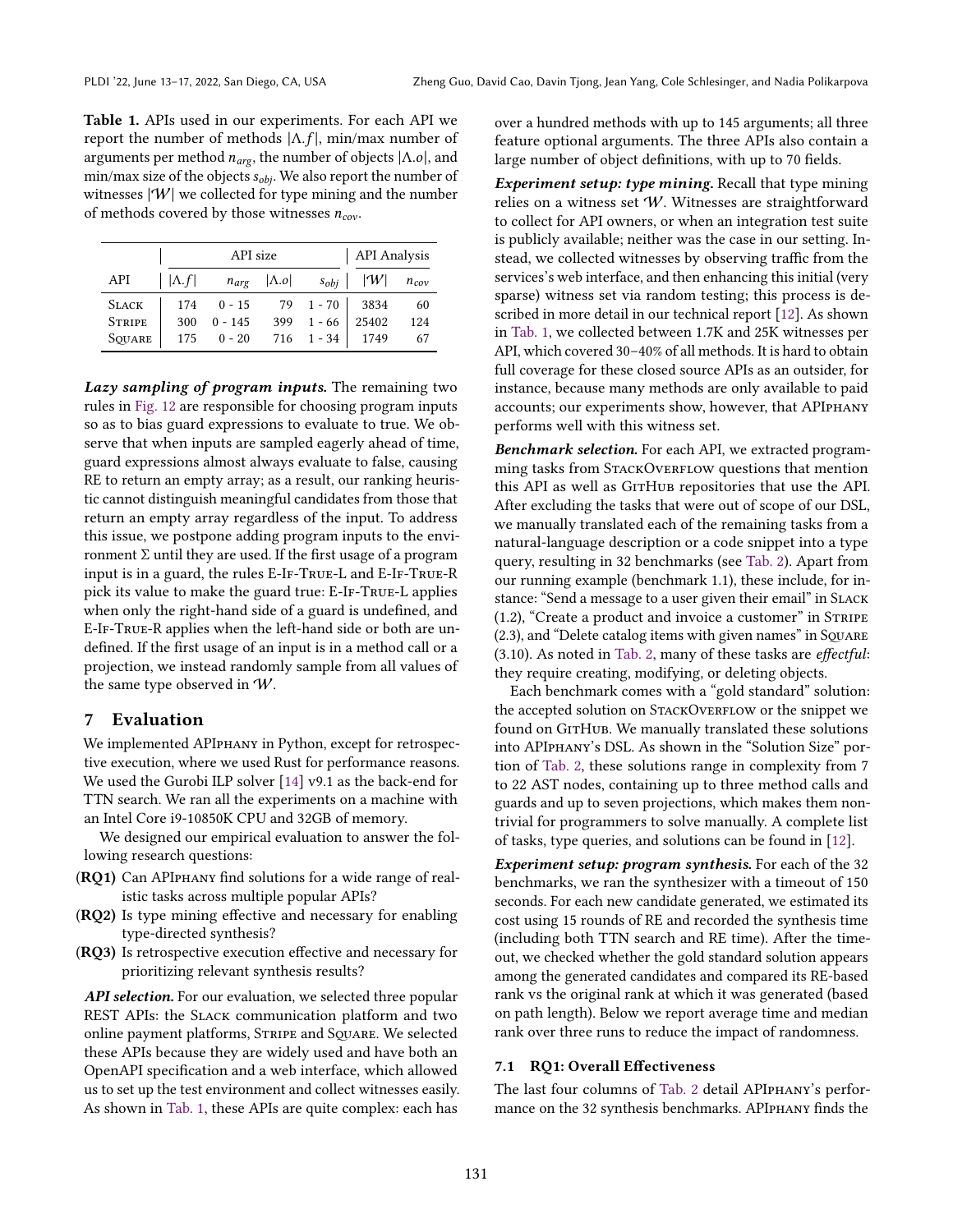<span id="page-10-0"></span>Table 2. Synthesis benchmarks and results. Benchmarks marked with † are effectful. For each benchmark we report the size of the desired solution: AST,  $n_f$ ,  $n_p$  and  $n_g$  correspond to number of AST nodes, method calls, projections and guards, respectively. We also report the time to find the correct solution (in seconds), its rank without RE ( $r_{orig}$ ), and the lower and upper bound on its rank with RE ( $r_{RE}$  and  $r_{RE}^{TO}$ ). '-' means no solution is found in 150 seconds.

| API          | ID               |                | Solution Size  |                         | Time             |                  | Rank           |                         |                         |
|--------------|------------------|----------------|----------------|-------------------------|------------------|------------------|----------------|-------------------------|-------------------------|
|              |                  | <b>AST</b>     | $n_f$          | $n_p$                   | $n_q$            | (sec)            | $r_{orig}$     | $r_{RE}$                | $r^{\rm TO}_{RE}$       |
|              | 1.1              | 17             | 3              | 6                       | $\mathbf{1}$     | 83.5             | 25230          | 5                       | 5                       |
|              | $1.2^{\dagger}$  | 12             | 3              | 5                       | $\mathbf{0}$     | 5.6              | 2224           | 10                      | 10                      |
|              | 1.3              | 16             | 3              | 7                       | $\mathbf{0}$     |                  |                | $\overline{a}$          |                         |
| <b>SLACK</b> | 1.4              | 14             | $\overline{c}$ | $\overline{4}$          | $\mathbf{1}$     | 1.3              | 489            | 24                      | 31                      |
|              | $1.5^\dagger$    | 10             | $\overline{c}$ | 3                       | $\boldsymbol{0}$ | 3.4              | 788            | 5                       | 5                       |
|              | $1.6^{\dagger}$  | 9              | $\overline{c}$ | $\overline{c}$          | $\boldsymbol{0}$ | 1.7              | 573            | 8                       | 19                      |
|              | $1.7^{\dagger}$  | 12             | $\overline{c}$ | $\overline{4}$          | $\mathbf{1}$     | 1.3              | 757            | 8                       | 9                       |
|              | 1.8              | 9              | $\overline{c}$ | 3                       | $\boldsymbol{0}$ | 42.0             | 16438          | 29                      | 30                      |
|              | $2.1^{\dagger}$  | 9              | $\overline{c}$ | $\overline{c}$          | $\mathbf{0}$     | 95.4             | 4952           | 3                       | 3                       |
|              | $2.2^{\dagger}$  | 10             | $\overline{c}$ | $\overline{c}$          | $\mathbf{0}$     | 92.4             | 4854           | $\overline{\mathbf{4}}$ | $\overline{\mathbf{4}}$ |
|              | $2.3^{\dagger}$  | 12             | 3              | $\overline{c}$          | $\boldsymbol{0}$ | 121.2            | 6363           | $\mathbf{1}$            | $\mathbf 1$             |
|              | 2.4              | 8              | $\mathbf{1}$   | $\overline{c}$          | $\mathbf{1}$     | 0.5              | 3              | $\mathbf{1}$            | $\mathbf{1}$            |
|              | 2.5              | 8              | $\overline{c}$ | $\overline{c}$          | $\mathbf{0}$     | $1.0\,$          | 10             | $\overline{4}$          | $\overline{4}$          |
|              | $2.6^\dagger$    | 9              | 3              | $\overline{\mathbf{c}}$ | $\mathbf{0}$     | 12.2             | 270            | 3                       | 3                       |
| STRIPE       | 2.7              | 5              | $\mathbf{1}$   | $\overline{\mathbf{c}}$ | $\mathbf{0}$     | 0.6              | $\overline{4}$ | $\overline{2}$          | $\overline{2}$          |
|              | 2.8              | 16             | $\overline{c}$ | 7                       | $\mathbf{1}$     | 20.2             | 679            | 17                      | 17                      |
|              | 2.9              | 6              | $\mathbf{1}$   | $\overline{\mathbf{c}}$ | $\mathbf{0}$     | 0.5              | $\overline{c}$ | $\mathbf{1}$            | $\mathbf{1}$            |
|              | $2.10^{\dagger}$ | 10             | $\overline{c}$ | 3                       | $\mathbf{0}$     | 7.8              | 187            | 6                       | 6                       |
|              | $2.11^{\dagger}$ | $\overline{7}$ | $\overline{c}$ | $\mathbf{1}$            | $\mathbf{0}$     | 17.2             | 490            | 6                       | 6                       |
|              | $2.12^{\dagger}$ | 11             | 3              | $\overline{c}$          | $\boldsymbol{0}$ |                  |                |                         |                         |
|              | $2.13^{\dagger}$ | 10             | 3              | $\overline{c}$          | $\boldsymbol{0}$ |                  |                |                         |                         |
|              | 3.1              | $\overline{4}$ | $\mathbf{1}$   | $\mathbf{1}$            | $\boldsymbol{0}$ | $\overline{0.2}$ | $\overline{2}$ | $\mathbf{1}$            | $\mathbf{1}$            |
|              | 3.2              | 16             | $\mathbf{1}$   | $\overline{4}$          | 3                | 0.5              | 10             | $\overline{4}$          | $\overline{4}$          |
|              | 3.3              | 10             | $\mathbf{1}$   | 3                       | $\mathbf{1}$     | 0.4              | 6              | $\mathbf{1}$            | $\mathbf{1}$            |
|              | 3.4              | 5              | $\mathbf{1}$   | $\overline{\mathbf{c}}$ | $\boldsymbol{0}$ | 0.7              | $\overline{c}$ | $\mathbf{1}$            | $\mathbf{1}$            |
| SQUARE       | $3.5^{\dagger}$  | 14             | $\overline{c}$ | 3                       | $\boldsymbol{0}$ | 2.2              | 99             | $\overline{c}$          | $\overline{c}$          |
|              | 3.6              | 5              | $\mathbf{1}$   | $\overline{c}$          | $\mathbf{0}$     | 0.2              | $\mathbf{1}$   | $\mathbf{1}$            | $\mathbf{1}$            |
|              | 3.7              | 6              | $\mathbf{1}$   | $\overline{c}$          | $\mathbf{0}$     | 0.3              | $\overline{7}$ | $\overline{4}$          | $\overline{4}$          |
|              | 3.8              | 9              | $\mathbf{1}$   | 3                       | $\boldsymbol{0}$ | 0.7              | $\mathbf{1}$   | $\mathbf{1}$            | $\mathbf{1}$            |
|              | 3.9              | 8              | $\mathbf{1}$   | $\overline{c}$          | $\mathbf{1}$     | 0.2              | 3              | $\overline{c}$          | $\overline{c}$          |
|              | $3.10^{\dagger}$ | 16             | $\overline{c}$ | 5                       | $\mathbf{1}$     | 1.9              | 174            | 10                      | 12                      |
|              | $3.11^{\dagger}$ | 8              | $\overline{c}$ | 3                       | $\boldsymbol{0}$ | 1.0              | 68             | 16                      | 16                      |

correct solution for 29 benchmarks. The remaining three benchmarks fail with a timeout because their type queries are too ambiguous; for example, in benchmark 1.3 ("Get unread messages of a user") the type query has no means to specify that we are only interested in unread messages; as a result, the solution is drowned among thousands of other programs that map a user ID to messages.

We plot the number of benchmarks solved as a function of time (including RE) in [Fig. 13.](#page-10-1) As the plot shows, majority of benchmarks (19/32) can be solved within five seconds. On

<span id="page-10-1"></span>

Figure 13. Comparison of synthesis performance between APIphany and its two variants that do not use type mining.

average APIphany takes 17.8 seconds to find the desired solution (median time 1.3 seconds).

| Takeaway: APIPHANY is able to solve 91% of tasks from |
|-------------------------------------------------------|
| three real-world APIs.                                |

# 7.2 RQ2: Type Mining

Recall that type mining involves replacing primitive syntactic types in the spec with unique *location-based types*, and then merging those based on the witness set to obtain semantic types. The merging process is not perfect: it might fail to merge two location that should have the same type because the witness set lacks evidence to justify the merge; or it might spuriously merge two locations if they share a value by chance. It is hard to measure the accuracy of inferred types directly, since we do not have an oracle for semantic types. Instead, we evaluate type mining indirectly in two ways: 1) we run an ablation study to measure its impact on the overall performance of the synthesizer, and 2) we perform a small-scale *qualitative analysis* of inferred types.

Ablation study. For this experiment, we compare the performance of APIphany and its two variants: (a) APIphany-Syn, which builds the TTN directly from syntactic types, and (b) APIphany-Loc, which builds the TTN from (unmerged) location-based types. We plot the number of benchmarks solved by each variant as the function of time in [Fig. 13.](#page-10-1)

As expected, both variants perform poorly: APIphany-Syn only solves 4/32 benchmarks and APIphany-Loc solves 5. All these benchmarks are "easy" (solved by APIPHANY in under a second). Intuitively, the two variants represent two extremes in terms of type granularity. Syntactic types are too coarse-grained (all String locations have the same type), which leads TTN search to return too many well-typed candidates. As a result, APIphany-Syn struggles to solve all but the simplest tasks, with many benchmarks running out of memory. Location-based types, on the other hand, are too fine-grained (each String location has a unique type), which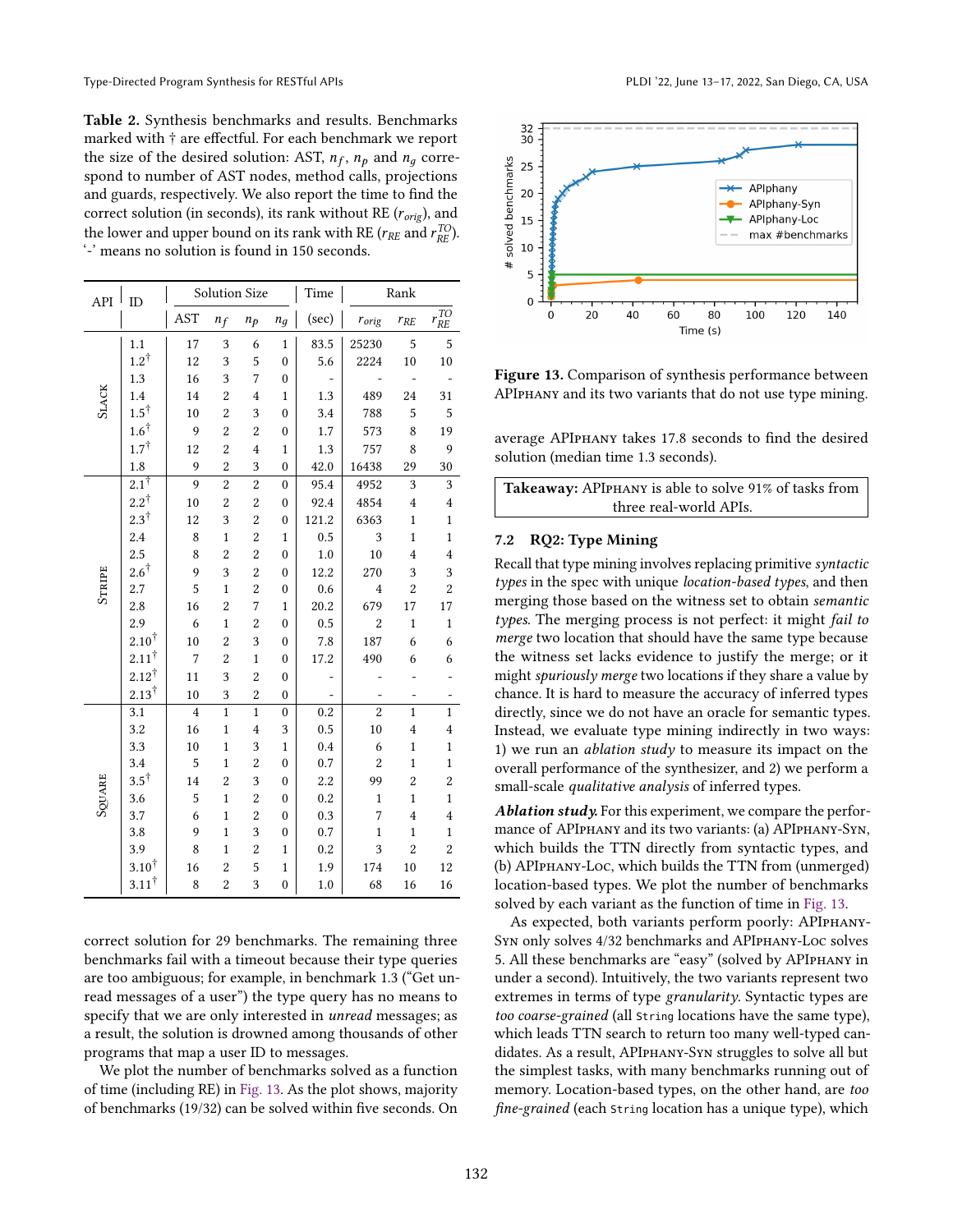leads to most desired solutions simply being ill-typed, because there is no way for one method to use values returned by another. The solutions to all of the five benchmarks solved by APIphany-Loc have only one method call with no parameters, followed by several projections or filters.

As you can see from [Fig. 13,](#page-10-1) APIphany drastically outperforms both variants. This result indicates that type mining strikes a good balance between coarse- and fine-grained types: all 32 benchmarks have a well-typed solution in terms of the mined types, and APIphany is able to find most of them within a reasonable time.

Qualitative analysis. To give a more direct account of the quality of inferred semantic types, we randomly sampled five methods from each API (among the methods covered by the collected witnesses), and manually inspected the inferred types to check if they match our expectations. More specifically, for each String location in a method spec, we pick a location type loc<sup>\*</sup>, which we deem most natural for a programmer to use in a type query (for example, for the parameter to users\_info,  $loc^* =$  User.id); we consider the in-.<br>ferred loc-set type sufficient if it contains *loc*\*. The detailed results appear in the technical report [\[12\]](#page-13-4).

In the methods we examined, type mining was able to infer a sufficient semantic type for all responses, required parameters, and about half of optional parameters. The remaining optional parameters were assigned unmerged location types, because they were never used in our witness set. This is almost unavoidable, because of the sheer number of obscure optional parameters in real-world APIs (which, fortunately, are rarely needed to solve programmer's tasks).

Recall that the other failure mode of type mining is spuriously merging unrelated locations. We did not observe any spurious merges among the randomly sampled methods, but anecdotally we did encounter one such merge elsewhere in the Slack API: between Channel.name and Message.name. Note that spurious merges might slow down the search and produce some "semantically ill-typed" solutions, but they do not prevent APIphany from finding the desired solution.



# 7.3 RQ3: Ranking

To measure the effectiveness of RE-based ranking, we com-pare the last three columns of [Tab. 2:](#page-10-0)  $r_{orig}$  denotes the rank of the desired solution in the order it was generated by TTN search (which is based on path length, and hence correlated with solution size);  $r_{RE}$  denotes the RE-based rank of the solution at the time it was generated, and  $r_{RE}^{TO}$  denotes its REbased rank by the timeout (which can be lower than  $r_{RE}$  as other candidates generated later might end up being ranked higher). We report both of these RE-based ranks because we envision an APIphany user inspecting the candidate solutions some time between they are generated and the timeout,

<span id="page-11-0"></span>

Figure 14. Number of benchmarks whose solution is reported within a given rank. The filled blue area is the range of ranks one might get depending on when they inspect the candidates. The shaded area is the 95% confidence interval.

and hence the relevant rank value is between  $r_{RE}$  and  $r_{RE}^{TO}$ . We plot the number of benchmarks whose solutions lie at or below each rank in [Fig. 14,](#page-11-0) with the range between  $r_{RE}$  and  $r_{RE}^{TO}$  represented as a filled area.

As you can see from [Fig. 14,](#page-11-0) RE-based ranking significantly increases the chances that the desired solution makes the short-list of candidates. In particular, without RE-based ranking only 8 benchmarks (28% of solved) return the correct solution in top five, and only 12 (41%) return it in top ten; in contrast, with RE-based ranking, 19 (65%) benchmarks return the correct solution in top five (after timeout), and 23 (79%) in top ten. Moreover, as we can see from [Tab. 2,](#page-10-0) the solution's rank never gets worse after RE, in all but two cases it strictly improves, and for all long-running benchmarks it improves drastically (the average rank improves from 2230.5 to 7.0).

A closer look at the six benchmarks that do not land in top ten after RE reveals two main reasons for these suboptimal rankings. In most cases the solution is simply large, and there are many smaller candidates that are still meaningful. For example, the query "Delete all catalog items" (3.11) takes no arguments and returns an array of all deleted items; there are many valid and simple ways to construct an array of catalog items without deleting them. In a few cases, APIphany fails to throw out meaningless programs due to the imprecision of retrospective execution. For example, in 1.6 it reports a solution that posts an update to a given channel with a given timestamp, even though this timestamp might be invalid for this channel; APIphany instead thinks that this call always succeeds by relying on approximate matches during retrospective execution.

We also recorded the time APIphany takes to compute the cost for all generated candidates (which involves executing each candidate 15 times). Although APIphany generates thousands of well-typed candidates for most benchmarks, cost computation only takes about 1% of total synthesis time.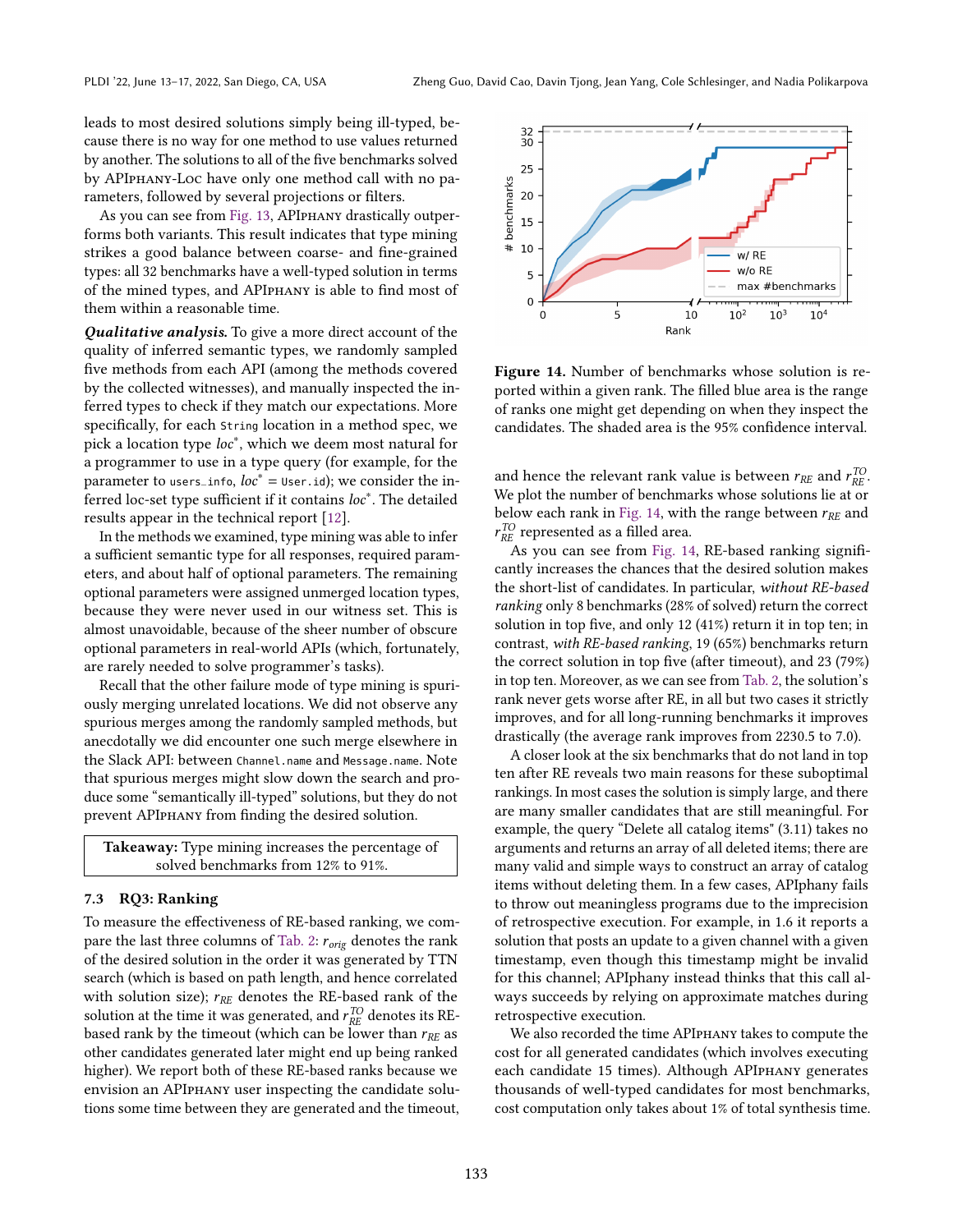Takeaway: RE-based ranking takes a negligible amount of time and increases the percentage of correct solutions reported in top ten from 41% to 79%.

#### <span id="page-12-0"></span>7.4 Discussion and Limitations

Witness generation. One threat to validity of our evaluation is that the results of type minings (and therefore synthesis) depend heavily on the witness set. In particular, if our benchmarks required methods that are not covered by the witness set, APIphany most likely would not be able to solve them, since they would be ill-typed with inferred semantic types. We ran our experiments using a particular witness set, which we collected using one methodology (described in the technical report [\[12\]](#page-13-4)); our findings might not generalize to using APIphany with witness sets collected by other means.

Effectful methods. We observe that effectful methods in REST APIs have an interesting property: they make the effect explicit in their response. For example, the method for posting a message on Slack also returns the message object, and the method for deleting a catalog item in SQUARE returns the ID of the deleted item (instead of just returning void). This property makes REST APIs particularly suitable for typedirected synthesis and expressing user intent with types: for example, the query "Send a message to a user with a given email" can be expressed as the type Profile.email  $\rightarrow$  Message instead of a much less informative type Profile.email  $\rightarrow$  void. The downside, of course, is that the return type of an effectful method might not be obvious to the user (for example, does deleting a catalog item return an object or its ID?) One way to overcome this limitation is to let the user specify the name of the last method they want to call (*e.g.*) catalog\_object\_delete) instead of the output type; this kind of specification is straightforward to integrate into TTN search.

DSL restrictions. In our search for benchmarks, we encountered (very few) snippets that were inexpressible in our DSL because they required functional transformations on primitive values, as opposed to just structural transformations on objects and arrays, for example: "Get all members of a channel and concatenate them together". We consider such functional transformations beyond the scope of APIphany because its type-based specifications are too coarse to distinguish between different functional transformations. This is also the reasoning behind our design decision to only support equality inside guards, as opposed to more general predicates: if the specification cannot distinguish between, say, = and ≤, there is little use in generating programs with both. More generally, we view programs synthesized by APIphany as a starting point, which helps the programmer figure out how to plumb data through a set of API calls; we envision the user building on top of those programs to add functional

modifications and more expressive predicates. This interaction model motivates both our DSL restrictions and our type-based specifications.

Value-based location merging. Value-based merging works well for strings, since their large domain makes it unlikely that two String locations share a value by chance. It works less well for other primitive types, such as integers and booleans. To reduce the risk of spurious merges, our implementation performs value-based merging only for strings and large integers (> 1000), but not for booleans or small integers. In the future, we plan to investigate more sophisticated approaches to location merging. One idea is to use probabilistic reasoning to estimate the likelihood of two locations having the same type based on (1) how common a value is across locations and (2) what proportion of values is shared between the two locations. Another approach is to cluster locations using NLP techniques, such as sentiment analysis of object and field names, as well as documentation.

User interface. Another important direction for future work is to investigate usable ways of specifying semantic type queries and comprehending synthesis results. In particular, existing work from the HCI community [\[9,](#page-13-6) [10\]](#page-13-7) might help users quickly explore a large space of related candidate solutions, thereby mitigating the limitations of ranking.

# 8 Related Work

APIphany is a component-based synthesizer and primarily compares with related work in this space. It also draws on techniques from specification mining and type inference.

Type-directed component-based synthesis. The goal of component-based synthesis is to find a composition of components (library functions) that implements a given task. In type-directed component-based synthesis both the task and the components are specified using types. The traditional approach to this problem based on proof search [\[3,](#page-13-8) [16,](#page-13-9) [25\]](#page-14-7) scales poorly with the size of the component library. An alternative, more scalable graph-based approach was intro-duced in PROSPECTOR [\[22\]](#page-14-4) for unary components, and generalized to *n*-ary components in SyPET  $[8]$ , by replacing graphs with Petri nets. TYGAR [\[13\]](#page-13-3) further extends SyPET's search to polymorphic components using the idea of abstract types, which are inspired by *succinct types* from another component-based synthesizer, InSynth [\[15\]](#page-13-1). APIphany's program search phase is using the Petri net encoding from SYPET and TYGAR with minor adaptations (support for optional arguments and ILP encoding). Our array-oblivious encoding is related to abstract and succinct types in that it helps make the Petri net smaller, but it is also substantially different in that, unlike prior work, it can efficiently encode a certain class of higher-order programs (array comprehensions) into the Petri net.

API navigation. Beyond type-directed synthesis, other work focuses on smart auto-completion [\[21,](#page-14-8) [26,](#page-14-9) [28\]](#page-14-10) but relies on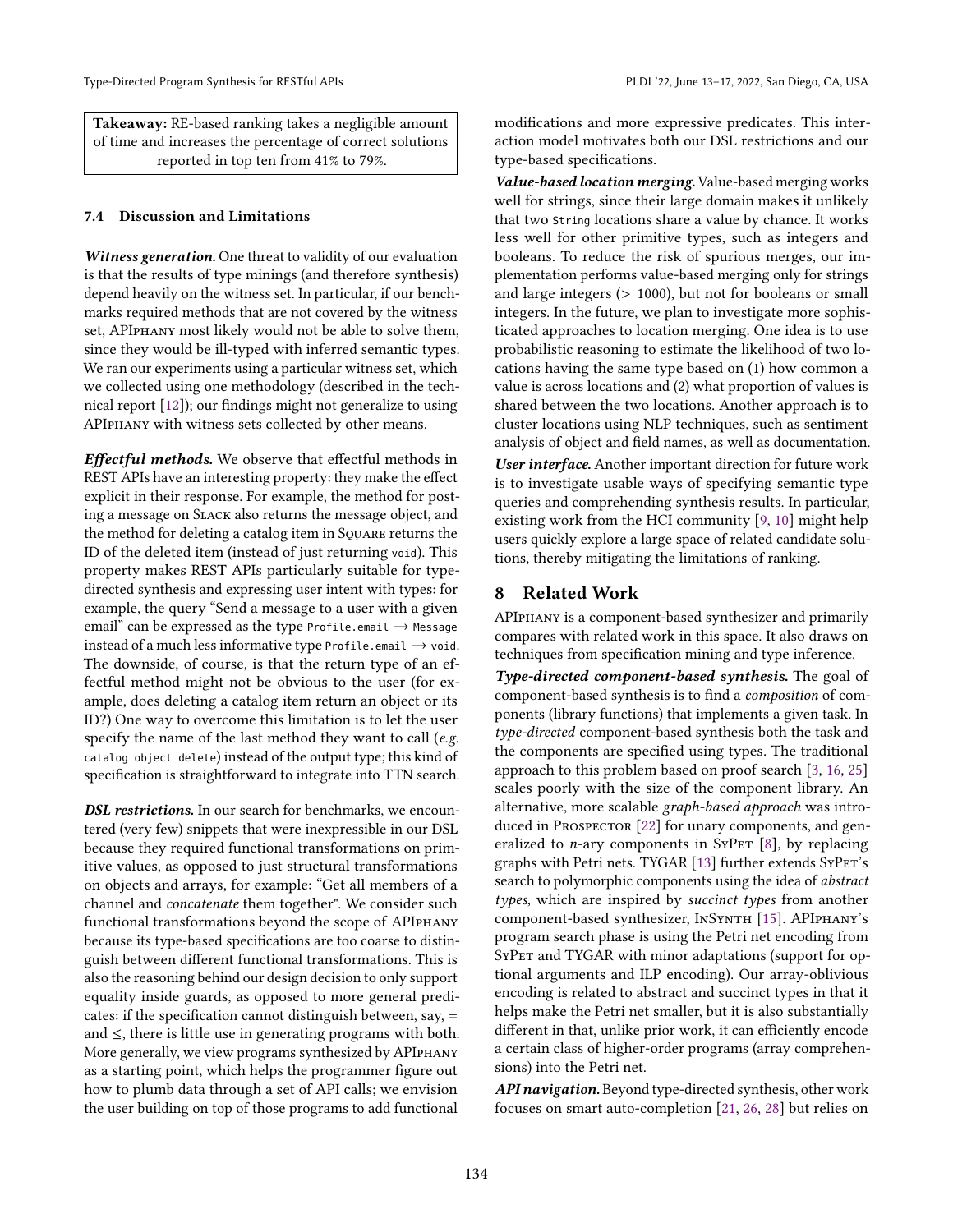static analysis and mining client code, which APIphany does not require. Among tools that leverage dynamic analy-sis, EDSYNTH [\[35\]](#page-14-11) uses test executions to generate snippets that involve both API calls and control structures. MATCH-MAKER [\[37\]](#page-14-12) and DEMOMATCH [\[36\]](#page-14-13) are similar to APIPHANY in that they rely on observed program traces to suggest code that uses complex APIs (the former from types and the latter from demonstrations). All these techniques work in the context of Java, and hence assume that sufficiently precise types are already present.

SQL synthesis. The problem of generating projections and filters is related to synthesis of SQL queries [\[33,](#page-14-14) [34\]](#page-14-15). Existing SQL synthesis techniques are not directly applicable to our problem domain, because (1) our programs also contain arbitrary API method invocations, and (2) we manipulate semi-structured data instead of relational data.

API discovery and specification mining. A complimentary approach to API navigation using program synthesis is to infer specifications  $[1, 24, 29]$  $[1, 24, 29]$  $[1, 24, 29]$  $[1, 24, 29]$  or example usages  $[4, 6, 18]$  $[4, 6, 18]$  $[4, 6, 18]$  $[4, 6, 18]$ to help the user understand the API better. APIphany's type mining is inspired by Ammons et al. [\[1\]](#page-13-2), where they build probabilistic finite state automata representing data and temporal dependencies between API methods. APIPHANY implements a simpler form of their algorithm, which discovers data flows (but not temporal dependencies), but the novelty lies in using this information to drive program synthesis.

Type mining is also related to prior work on inferring type annotations for dynamically typed languages from executions [\[2,](#page-13-12) [5,](#page-13-13) [7\]](#page-13-14). However, this work is for structural types, whereas we infer domain-specific nominal types.

Simulated execution. An alternative to our retrospective execution is to synthesize a model of the API, and evaluate program candidates against that model. Previous work [\[17,](#page-13-15) [20\]](#page-14-19) synthesizes models for complex frameworks and opaque code; our retrospective execution is simpler: it skips the extra step of model synthesis.

Ranking solutions. Specifications in program synthesis are often ambiguous, so synthesizers have to rank their candidate solutions and return the top result(s). Existing tools most commonly rely on hand-crafted [\[11\]](#page-13-16) or learned [\[15,](#page-13-1) [28,](#page-14-10) [30\]](#page-14-20) ranking functions based on syntactic features of generated programs. Hoogle+  $[19]$  is most similar to APIPHANY in that it ranks programs based on the results of their execution, using heuristics like whether the program always fails, and how similar it is to other candidates.

## Acknowledgments

The authors would like to thank the anonymous reviewers, our shepherd Yuepeng Wang, as well as Hila Peleg and Ilya Sergey for their valuable feedback on earlier drafts of this paper. This work was supported by the National Science Foundation under Grants No. 1943623, 1911149, and 2107397.

#### References

- <span id="page-13-2"></span>[1] Glenn Ammons, Rastislav Bodík, and James R. Larus. 2002. Mining Specifications. In Proceedings of the 29th ACM SIGPLAN-SIGACT Symposium on Principles of Programming Languages (Portland, Oregon) (POPL '02). Association for Computing Machinery, New York, NY, USA, 4-16. <https://doi.org/10.1145/503272.503275>
- <span id="page-13-12"></span>[2] Jong-hoon (David) An, Avik Chaudhuri, Jeffrey S. Foster, and Michael Hicks. 2011. Dynamic inference of static types for ruby. In POPL. Austin, TX, USA, January 26-28, 2011, Thomas Ball and Mooly Sagiv (Eds.). ACM, 459-472.
- <span id="page-13-8"></span>[3] Lennart Augusstson. 2005. Djinn. <https://github.com/augustss/djinn>.
- <span id="page-13-10"></span>[4] Celeste Barnaby, Koushik Sen, Tianyi Zhang, Elena Glassman, and Satish Chandra. 2020. Exempla Gratis (E.G.): Code Examples for Free. In Proceedings of the 28th ACM Joint Meeting on European Software Engineering Conference and Symposium on the Foundations of Software Engineering (Virtual Event, USA) (ESEC/FSE 2020). Association for Computing Machinery, New York, NY, USA, 1353-1364. [https://doi.](https://doi.org/10.1145/3368089.3417052) [org/10.1145/3368089.3417052](https://doi.org/10.1145/3368089.3417052)
- <span id="page-13-13"></span>[5] Ambrose Bonnaire-Sergeant. 2019. Typed Clojure in Theory and Practice. Ph.D. Dissertation. Indiana University, Bloomington.
- <span id="page-13-11"></span>[6] Raymond P. L. Buse and Westley Weimer. 2012. Synthesizing API Usage Examples. In Proceedings of the 34th International Conference on Software Engineering (Zurich, Switzerland) (ICSE '12). IEEE Press, 782-792
- <span id="page-13-14"></span>[7] Ravi Chugh, Sorin Lerner, and Ranjit Jhala. 2011. Type Inference with Run-time Logs. In Workshop on Scripts to Programs (STOP).
- <span id="page-13-0"></span>[8] Yu Feng, Ruben Martins, Yuepeng Wang, Isil Dillig, and Thomas W. Reps. 2017. Component-based synthesis for complex APIs. In POPL.
- <span id="page-13-6"></span>[9] Elena L. Glassman, Jeremy Scott, Rishabh Singh, Philip J. Guo, and Robert C. Miller. 2015. OverCode: Visualizing Variation in Student Solutions to Programming Problems at Scale. ACM Trans. Comput.- Hum. Interact. 22, 2, Article 7 (mar 2015), 35 pages. [https://doi.org/10](https://doi.org/10.1145/2699751) [.1145/2699751](https://doi.org/10.1145/2699751)
- <span id="page-13-7"></span>[10] Elena L. Glassman, Tianyi Zhang, Björn Hartmann, and Miryung Kim. 2018. Visualizing API Usage Examples at Scale. Association for Computing Machinery, New York, NY, USA, 1-12. [https://doi.org/10](https://doi.org/10.1145/3173574.3174154) [.1145/3173574.3174154](https://doi.org/10.1145/3173574.3174154)
- <span id="page-13-16"></span>[11] Sumit Gulwani. 2011. Automating string processing in spreadsheets using input-output examples. In Proceedings of the 38th ACM SIGPLAN-SIGACT Symposium on Principles of Programming Languages, POPL 2011, Austin, TX, USA, January 26-28, 2011. 317-330. [https://doi.org/](https://doi.org/10.1145/1926385.1926423) [10.1145/1926385.1926423](https://doi.org/10.1145/1926385.1926423)
- <span id="page-13-4"></span>[12] Zheng Guo, David Cao, Davin Tjong, Jean Yang, Cole Schlesinger, and Nadia Polikarpova. 2022. Type-Directed Program Synthesis for RESTful APIs (Technical Report). arXiv preprint arXiv:2203.16697 (2022). <https://arxiv.org/abs/2203.16697>
- <span id="page-13-3"></span>[13] Zheng Guo, Michael James, David Justo, Jiaxiao Zhou, Ziteng Wang, Ranjit Jhala, and Nadia Polikarpova. 2020. Program synthesis by typeguided abstraction refinement. Proc. ACM Program. Lang. 4, POPL  $(2020), 12:1-12:28.$
- <span id="page-13-5"></span>[14] Gurobi Optimization, LLC. 2021. Gurobi Optimizer Reference Manual. <https://www.gurobi.com>
- <span id="page-13-1"></span>[15] Tihomir Gvero, Viktor Kuncak, Ivan Kuraj, and Ruzica Piskac. 2013. Complete completion using types and weights. In PLDI.
- <span id="page-13-9"></span>[16] George T. Heineman, Jan Bessai, Boris Düdder, and Jakob Rehof. 2016. A Long and Winding Road Towards Modular Synthesis. In Leveraging Applications of Formal Methods, Verification and Validation: Foundational Techniques - 7th International Symposium, ISoLA 2016, Imperial, Corfu, Greece, October 10-14, 2016, Proceedings, Part I. 303-317. [https://doi.org/10.1007/978-3-319-47166-2\\_21](https://doi.org/10.1007/978-3-319-47166-2_21)
- <span id="page-13-15"></span>[17] Stefan Heule, Manu Sridharan, and Satish Chandra. 2015. Mimic: Computing Models for Opaque Code. In Proceedings of the 2015 10th Joint Meeting on Foundations of Software Engineering (Bergamo, Italy)